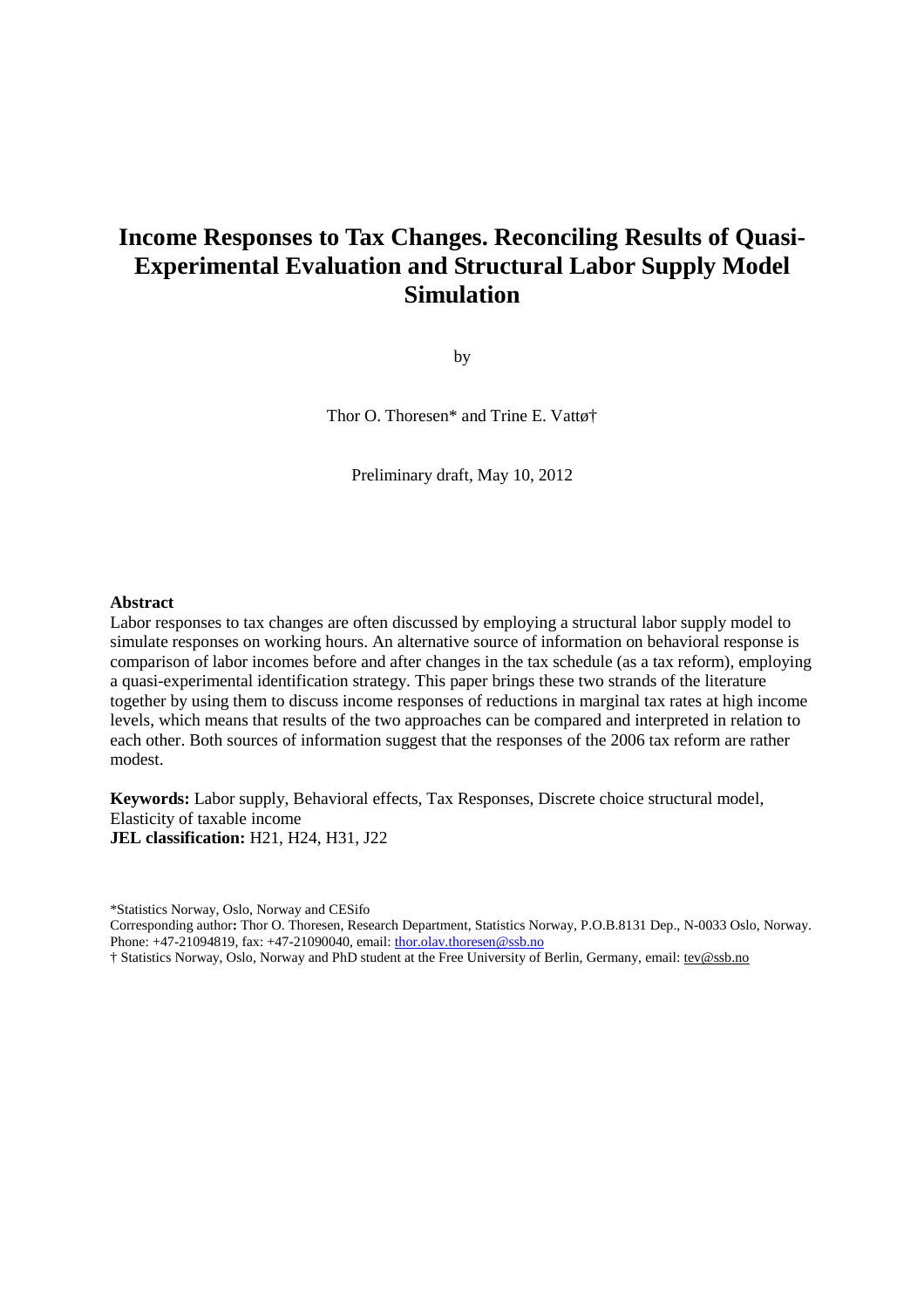# **1. Introduction**

 $\overline{a}$ 

Individual labor supply and income responses to tax changes is a core issue in public economics, reflected by numerous estimates from different methodological approaches. Relationships between labor supply and taxes in a microeconomic and microeconometric perspective are often discussed based on two categories of research, by simulation of tax changes applying a static structural labor supply model and by response estimates obtained from analysis of panel data, comparing incomes before and after a particular tax change. The standard procedure under the first line of research is to estimate a static structural labor supply model. From observations of households and individuals' consumption and connections to the labor market, typically working hours, one can either fit a labor supply function directly or one can estimate a utility function, see reviews of the literature in Blundell and MaCurdy (1999) and Keane (2011). The parameter estimates can in turn be used to simulate effects of changes in the tax system.

The second main method to obtain information about relationships between income and taxes often centres the attention on income responses, which represents broader behavioral responses (than effects on working hours or labor market participation). Identification of response estimates typically apply the difference-in-differences estimator or related econometric techniques, measuring treatment effects by utilizing that tax reforms can be seen as defining quasi-experiments in the sense that they generate net-of-tax rate changes along the income scale, often producing substantial tax changes for some tax-payers, whereas others are more or less unaffected. A key concept is the elasticity of taxable income (ETI), which measures the response in taxable income for a change in the net-of-tax rate. Saez, Slemrod and Giertz (2009; 2012) survey the literature.

Even though there are some examples of studies which discuss experimental evidence in relation to results from structural models, see LaLonde (1986), Eissa and Hoynes (2004), Todd and Wolpin (2006) and Blundell (2006), we have seen less "cross-bearings" of results from the ETIstudies<sup>1</sup> and structural labor supply model simulations. Blundell (2006) argues that "simple difference in difference evaluations can be valuable for validating the specification of more fragile microeconometric models" (p. 425). But how can results from a structural labor supply model be compared to estimates derived from the quasi-experimental method in meaningful way? This study brings these two strands of the literature together by using both methodological approaches to discuss how responsive tax-payers are to a particular change in tax rates. By doing this we offer a practical suggestion to facilitate comparison of results across methods. Further, as the response of income from tax changes is a measure which holds a key position in the public policy debate, cross-bearing of results of the two empirical approaches is essential in the search for valid measures and for the

 $1$  By ETI-studies we refer to reduced form studies developed the last couple of decades (after initial contributions by Lindsey (1987) and Feldstein (1995)), focusing on income responses and using "experimental" empirical identification strategies.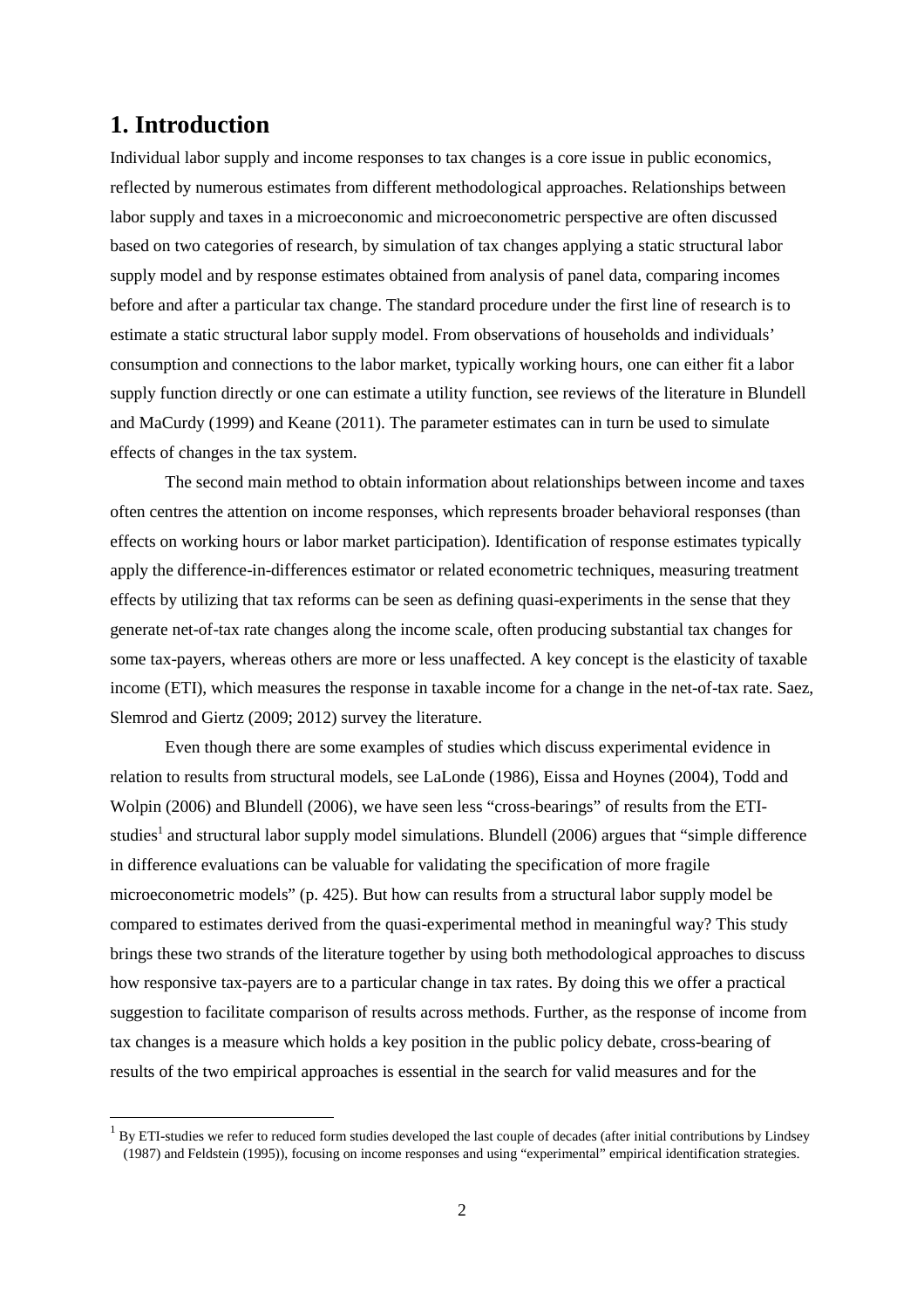understanding of what such measures express. Obviously, it is reassuring if both sources of information point to similar response magnitudes, but given that the two approaches pick up different effects, response estimates will not be identical as there are remaining sources to disparate outcomes. These reasons for differences are spelled out in the present paper.

We focus on the response of wage earners at the high end of the income distribution, which follows from the identification of the estimates of the quasi-experimental approach, exploiting the reductions in top marginal tax rates of the 2006 tax reform to derive earned income elasticities. Traditional methods of the ETI-literature are used, utilizing the panel structure of data to obtain individual measures of income growth, and employing instrumental variable techniques to obtain measures of change in the net-of-tax rate. These results are compared to results from a structural labor supply model simulation, facilitated by estimation of a discrete choice model. To facilitate comparison with the ETI-results, instead of only reporting wage elasticities, we simulate the effects on hours of work of the specific tax reform, and use predicted income levels to obtain an estimate for income elasticity with respect to the net-of-tax, which is the key measure of the ETI-literature.

The paper is organized as follows. In Section 2 we present the two methodological approaches to obtain tax response estimates, followed by presentations of results in Section 3. In Section 4 we bring the results together and discuss what they convey about Norwegian tax responsiveness. Section 5 concludes the paper.

## **2. Empirical models for income and tax relationships**

One will find a whole range of different response estimates in the labor supply literature, reflecting different theoretical models and methodological approaches. In the present analysis we discuss evidence from two well-known static approaches, $2$  tax simulation based on the structural discrete choice labor supply model and estimation of the elasticity of taxable income under a quasiexperimental identification strategy. Given that estimation of structural labor supply models often involve severe econometric challenges,<sup>3</sup> see reviews in Blundell and MaCurdy (1999) and Keane (2011), reduced form estimation based on the difference-in-differences estimator may represent a rather straightforward empirical technique for the practitioner of public finance. However, besides that identification methods rely on rather strong assumption, see e.g., Moffitt and Wilhelm (2000), a main limitation of the ETI-approach is that the "treatment effect" must be interpreted in terms of the specific tax change under consideration, and therefore is less informative about effects of other policy changes. But even though there are empirical concerns regarding both sources of information on tax responses,

l

 $2^2$  Chetty et al. (2011) refer to this type of evidence as steady-state elasticities.

<sup>&</sup>lt;sup>3</sup> It can be argued that the discrete choice version of structural modelling represents is more practical than the conventional continuous approach, based on marginal calculus. The structural labor supply model associated with Hausman becomes very complicated in the case when more general and flexible model specifications are used, see Bloemen and Kapteyn (2008).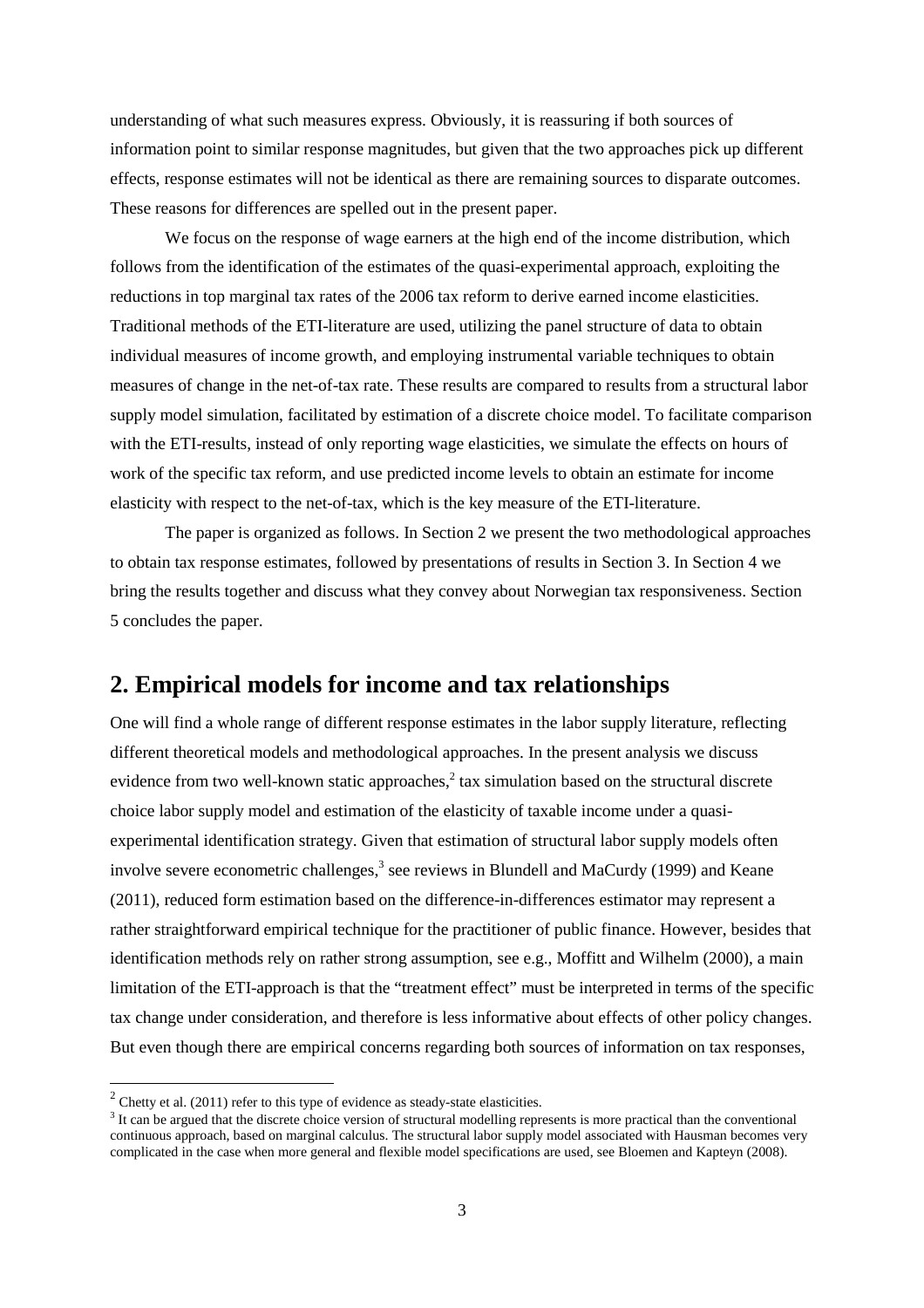they provide an opportunity for cross-bearing of empirical results, which is illustrated by the present analysis.

Recently we have witnessed discussions in the literature concerning interpretations and advantages of "structural modeling" versus "reduced form" approaches, see for instance Chetty (2009), Deaton (2010), Imbens (2010), Keane (2010) and Heckman (2010). As emphasized by Chetty (2009), the ETI approach cannot easily be placed according to the two stereotype classifications, since these elasticities share important characteristics with both strands of the literature.<sup>4</sup> For instance, similar to structural models the ETI framework departs from an underlying utility maximizing behavior and renders precise statements about welfare implications. The identification strategy shares, however, important similarities with reduced form or experimental studies. In this section we present the main characteristics of the two methods to derive response estimates. First we present a discrete choice labor supply model and then next we describe how tax response estimates can be derived from panel data analysis.

## **2.1 Choice of working hours based on a discrete choice model formulation**

Discrete choice models of labor supply based on the random utility modeling approach have gained widespread popularity, mainly because it is much more practical than the conventional continuous approach based on marginal calculus; see Van Soest (1995) for an outline of standard discrete choice model. The maximization problem for a person in a single-individual household can be seen as choosing between bundles of consumption (*C*) and leisure (*L*), subject to a budget constraint,  $C = f (hw, I)$ , where *h* is hours of work, *w* is the wage rate, *I* is non-labor income, *C* is (real) disposable income and  $f(\cdot)$  is the function that transforms gross income into after-tax household income.

The labor supply model applied here is based on a version of the discrete choice model formulation, where the agents are assumed to make choice with respect to "jobs"; see Dagsvik and Strøm (2006), Dagsvik and Jia (2012), and Dagsvik et al. (2012). Each job is characterized by a discrete set of hours (as in the traditional model), but several jobs might be characterized with the same working hours. In addition to consumption and leisure, the individual is assumed to have preferences over jobs which are unobserved for the researcher. This means that the utility function of the household can be seen as  $U(C, h, z)$ , where  $z = 1, 2, \dots$ , refer to market opportunities (jobs) and  $z = 0$  refers to the nonmarket alternative. The utility function is assumed to have multiplicative structure,  $U(C, h, z) = v(C, h) + \varepsilon(z)$ , where  $v(\cdot)$  is a positive deterministic function and the random unobserved components  $\mathcal{E}(z)$  are dependent on job z in addition to unobserved individual

4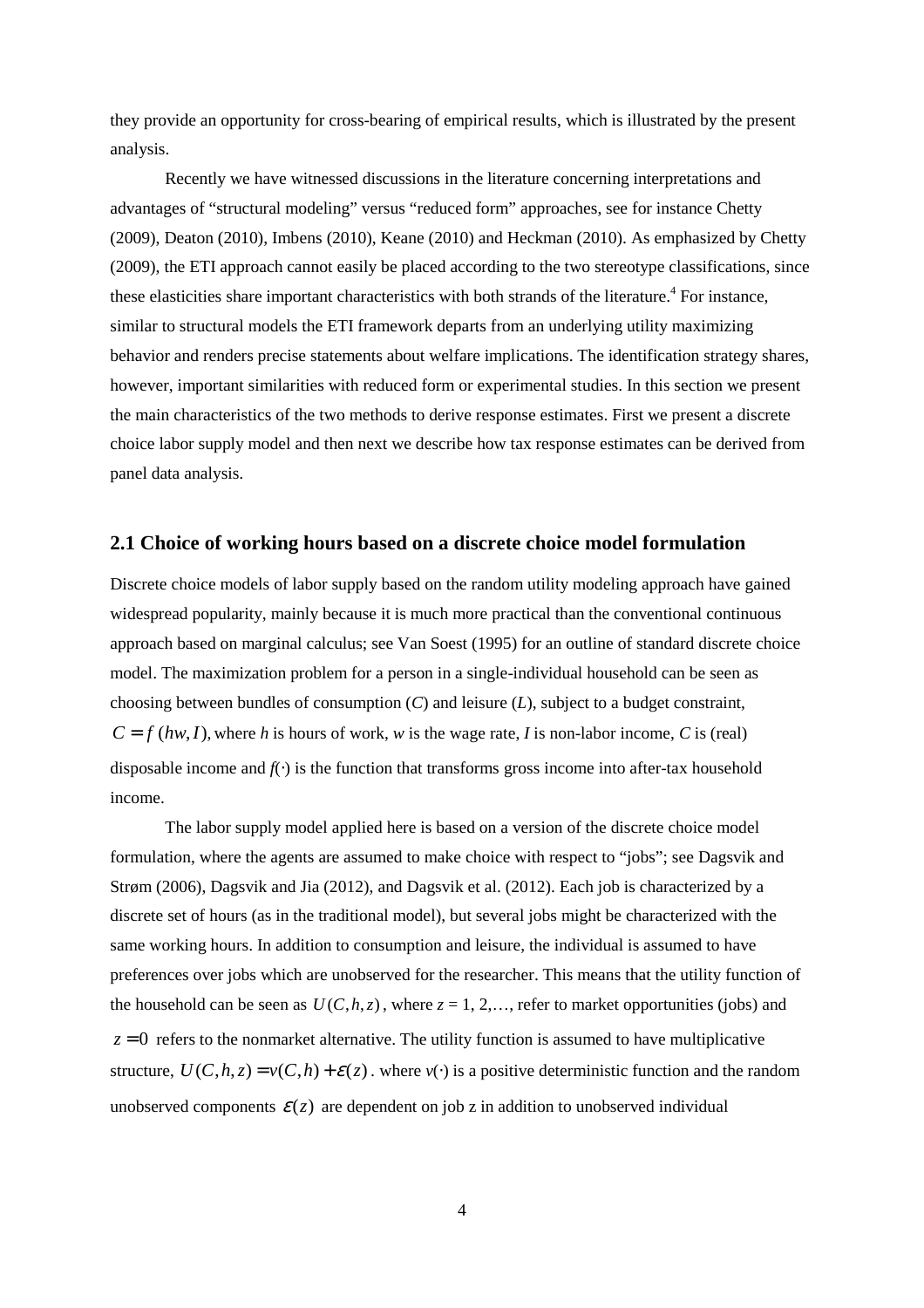characteristics. We assume that the random components are i.i.d. extreme value distributed with c.d.f.  $\exp(\exp(-x))$  for positive *x*. The distribution assumption implies independence of irrelevant alternatives (IIA), which is a common assumption in the discrete choice labor supply literature.

Let  $\psi(h) = v(f(hw, I), h)$  be the representative utility of jobs with hours of work *h*, a given wage rate *w* and non-labor income *I*. In a more general set-up, one may allow wages to vary across jobs, see Dagsvik and Jia (2012), but here we will let the wage depend on individual characteristics, only.<sup>5</sup> We further assume that individuals face restrictions on the set of available market opportunities. Let  $B(h)$  denote the agent's set of available jobs with hours of work, h, and  $m(h)$  define the number of jobs in  $B(h)$ . There is only one nonmarket alternative, so that  $m(0) = 1$ .

Now, let *D* be the set of possible hours of work. Then by applying standard results in discrete choice theory (McFadden, 1984), it follows that the probability that the agent shall choose job *z* can be expressed as

$$
(2.1) \qquad P\left(\nu(f(hw, I), h) + \mathcal{E}(z) = \max_{x \in D \cup \{0\}} \max_{k \in B(x)} (\nu(f(xw, I), h) + \mathcal{E}(k))\right)
$$

$$
= \frac{\exp \psi(h)}{\sum_{x \in D, z \in B(x)} \exp \psi(x) + \exp \psi(0)}.
$$

However,  $\psi(h) = v(f(hw, I)h)$  is defined as the representative utility of a job with working hours *h*. In order to derive an expression for the probability for choosing any job within  $B(h)$ , we sum over all the alternatives within  $B(h)$ , that is,

$$
(2.2) \quad \varphi(h) = \sum_{z \in B(h)} \frac{\exp(\psi(h))}{\sum_{x \in D, z \in B(x)} \exp(\psi(x)) + \exp(\psi(0))} = \frac{\exp(\psi(h))m(h)}{\exp(\psi(0)) + \sum_{x \in D} \exp(\psi(x))m(x)},
$$

When  $h = 0$  we get

<sup>&</sup>lt;sup>4</sup> Chetty therefore introduces a third class, the "sufficient statistic" category, which covers studies that make predictions about welfare without estimating or specifying structural models.

<sup>&</sup>lt;sup>5</sup> The simplification we shall follow is that the agent considers an individual specific wage rate, thus with no variation across jobs. Instead we address the mean offered wage rate, also introducing a random effect to account for unobserved heterogeneity in wage rate opportunities. Introducing random effects in the wage equation may also be seen as loosen the somewhat restrictive form of the conditional logit model, referred to as the IIA restriction (Dagsvik et al., 2012).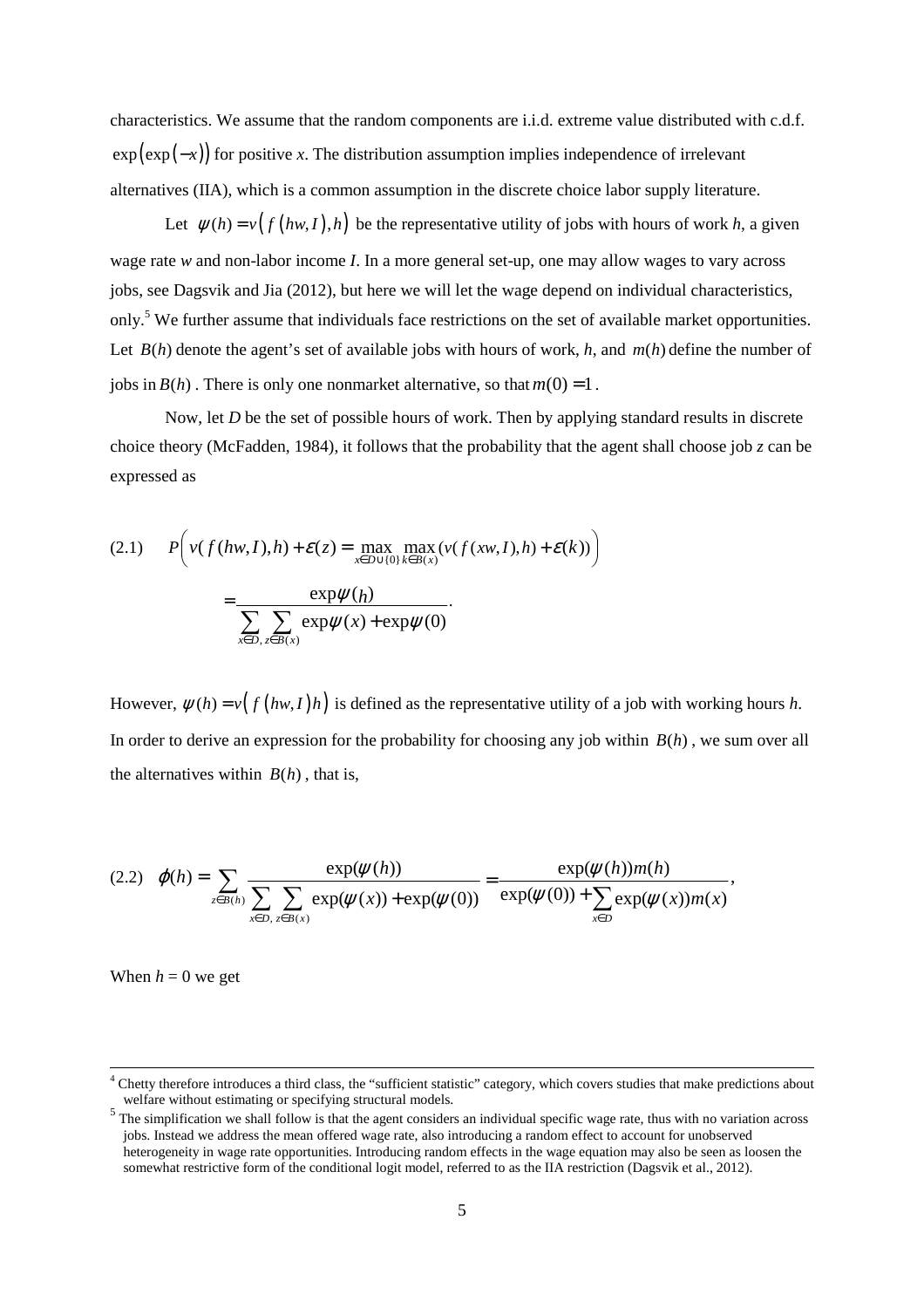(2.3) 
$$
\varphi(0) = \frac{\exp(\psi(0))}{\exp(\psi(0)) + \sum_{x \in D} \exp(\psi(x)) m(x)},
$$

Let  $\theta$  define the total number of jobs available to the individual. Then one can define  $g(h)$  as the fraction of jobs available to the agent with offered hours of work equal to *h*,  $g(h) = m(h)/\theta$ . We shall call  $\theta g(h)$  the opportunity measure and  $g(h)$  the opportunity distribution. When inserting the opportunity measure into the expressions for probabilities, we obtain

(2.4) 
$$
\varphi(h) = \frac{\exp(\psi(h)) g(h)\theta}{\exp\psi(0) + \theta \sum_{x \in D} \exp\psi(x) g(x)},
$$

and

(2.5) 
$$
\varphi(0) = \frac{\exp(\psi(0))}{\exp(\psi(0)) + \theta \sum_{x \in D, x > 0} \exp(\psi(x)) g(x)}.
$$

The resulting expression is a choice model that is analogous to a multinomial logit model with representative utility terms  $\{\psi(h, w)\}\$ , weighted by the frequencies of available jobs,  ${m(h) = \theta g(h)}$ . Unfortunately,  $m(h)$  is not observable, but under the assumption that  $g(h)$  is uniformly distributed over individuals with peaks at part and full time work, and by assuming that theta is individual specific and depending on the individuals education, the model can be estimated.

Appendix A shows how  $v(C, h)$  and the wage rate is specified, and present the estimation results for single males, single females, and separately for males and females in couples (married/cohabiting), which are utilized in the simulation of behavioral responses to the tax changes, presented in Section 3.

## **2.2 Utilizing direct observations of income growth**

The approach followed in much of the ETI-literature departs from an underlying utility maximizing behavior similar to what is seen in the standard labor supply literature above (Feldstein,1999; Saez, Slemrod and Giertz, 2012). Individuals are assumed to maximize a utility function which increases in consumption( $C$ ) and decreases in taxable income ( $q$ ), subject to a budget constraint described by  $C = (1 - \tau)q + R$ , where  $\tau$  is the marginal tax rate (at a linear segment of the tax schedule), and *R* is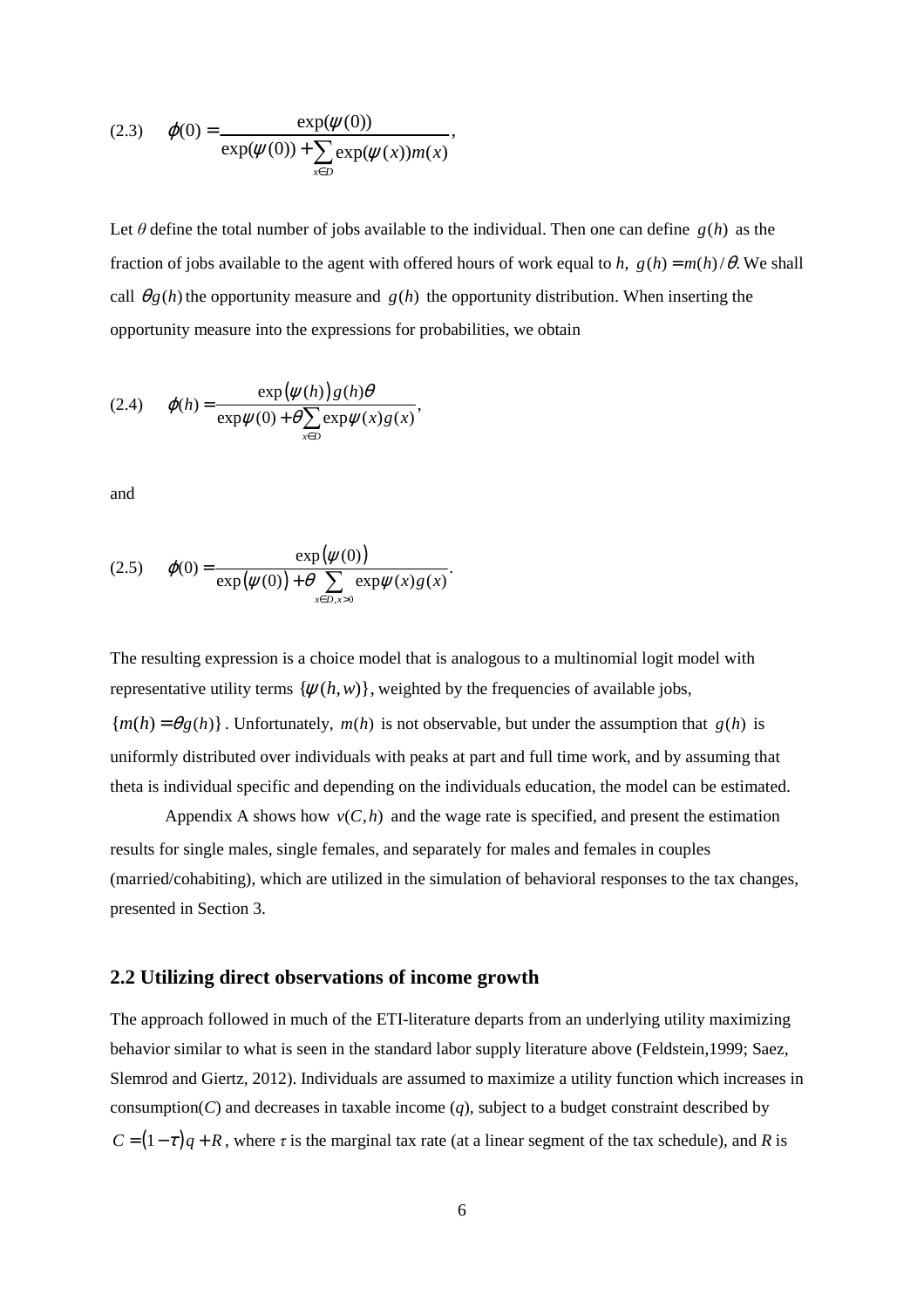virtual income. In the present context we define *q* to be earned taxable income, defined as wage rate (*w*) times working hours (*h*). Thus, this formulation suggests closer relationship to the part of the structural labor supply literature which is based on estimation of a continuous labor supply function with a piecewise linear budget constraint, as in Burtless and Hausman  $(1978)$  and Hausman  $(1985)$ .<sup>6</sup>

Whereas standard labor supply approaches usually focus on the choice of *h* given an individual-specific wage rate, a main advantage of the ETI-approach is that it opens up for a broader range of responses to changes in marginal tax rates captured by the income response, as denoted by Feldstein (1995). In this study we focus on the real responses in wage income capturing possible responses in hours and wages. This can be identified as we use changes in the tax schedule for labor income, and as we look at responses in non-deductible taxable labor income.

We adopt the measure of the elasticity of income with respect to changes in the net-of-tax rate, defined by  $e = \frac{1}{\epsilon}$  $(1 - \tau)$  $e = \frac{1-\tau}{\sigma} \frac{\delta q}{\sigma^2}$ *q* <sup>τ</sup> δ  $\delta(1-\tau)$  $=\frac{1-}{1}$ − . Panel data covering a period of net-of-tax rate variation across individual and across time (often covering a tax reform) has been the main data source for identification of ETIestimates. If we let income for individual *i* at time *t*,  $q_i$ , be explained by a time specific constant,  $\kappa_t$ , the net-of-tax rate,  $log(1 - \tau_{it})$ , an individual effect,  $\mu_i$ , and an error term,  $\zeta_{it}$ ,

$$
(2.6) \qquad \log q_{it} = \kappa_t + \lambda \log(1 - \tau_{it}) + \mu_i + \xi_{it},
$$

the basic framework for identification in the ETI literature is various estimations of a first differenced version of (1), using panel data for two periods and eliminating the individual effect,  $\mu_i$ ,

$$
(2.7) \qquad \Delta \log q_i = \kappa + \lambda \Delta \log(1 - \tau_i) + \xi_i \,.
$$

 $\overline{a}$ 

The reliability of results rests upon carefully framed empirical designs for identification of the key parameter, including controls for effects from observed and unobserved characteristics. A main methodological identification challenge (of  $\lambda$ ) has been the endogeneity of the tax variable, which has led to estimation of (2.7) by IV techniques, for instance employing the difference in differences estimator, grouping the individuals into treated and non-treated based on pre-reform income levels. Feldstein (1995) is an example of this.<sup>7</sup> Many post-Feldstein studies employ a closely related instrument, using (for the net-of-tax rate variable) the change in net-of-tax rates according to first period income as the excluded variable in the IV estimation, see Auten and Carroll (1999) and Gruber

<sup>&</sup>lt;sup>6</sup> This structural model specification thus deviates from the standard discrete choice model (Van Soest, 1995) and the discrete choice model presented above, in which estimation is carried out directly on the utility specification.

<sup>&</sup>lt;sup>7</sup> Feldstein (1995) used a table version of this technique. Aarbu and Thoresen (2001) employed the regression version of the same procedure, as one of two econometric methods.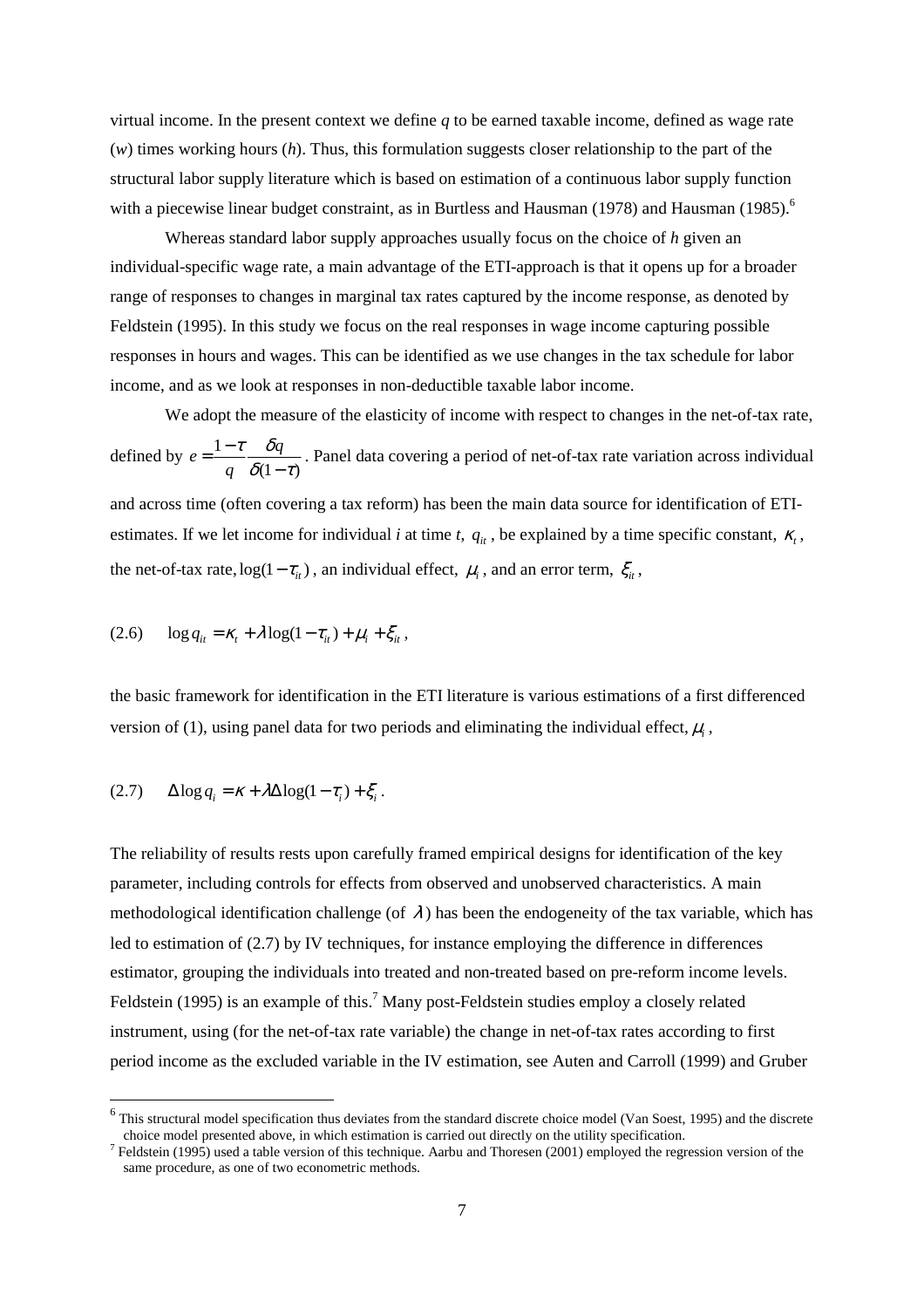and Saez (2002). Thus, this line of research relies heavily on methods commonly used in the "experimentalist" or "program evaluation" literature.<sup>8</sup> As tax reforms often involve reductions or increases in maximum marginal tax rates, and small or no changes at lower income levels,<sup>9</sup> the treatment and controls groups follow from their income level. Thus, we are far from the randomized trial interpretation of results that many studies seek to obtain.

 The ETI literature focuses on effects that are similar to the average treatment effect of the treated. In other words, if we let a parameter  $\delta$  be a zero-one indication of being treated (experiencing net-of-tax rates changes or not), as in Feldstein (1995), one identifies  $E(\lambda|\delta_i = 1)$ . According to Blundell and MaCurdy (1999), this parameter is subject to conventional sample selection biases and cannot be used to simulate policy responses. In so far as we think this is too pessimistic, as we suggest that ETI estimates can be used for validation of predictions from structural models (as also noted by Blundell, 2006), such measures are valuable from a tax policy perspective as they contain crucial information about behavioral effects and efficiency effects of tax changes (Feldstein, 1999; Chetty, 2009).

Even though this type of panel data analysis is characterized as non-structural according to standard typologies, the specification of the reduced form is helped by important lessons from the structural labor supply literature. For instance, a carefully designed empirical approach would need to address income effects. Similar to Blomquist and Selin (2009) we construct virtual incomes by procedures similar to the approaches seen in the labor supply literature, based on piece-wise linear approximations to the budget constraint (see Burtless and Hausman, 1978). Virtual income will be expressed by the difference between paying the marginal tax on overall labor income,  $\tau_{i}q_{i}$ , and the actual taxes paid, given by  $v(q_i)$ . This difference will be positive for a progressive tax system with tax allowances. In addition, since  $q_{i}$  only captures labor income, we will include non-labor income  $I_{i}$  as exogenously given.

$$
(2.8) \t R_{ii} = I_{ii} + (\tau_{ii}q_{ii} - v_{ii}(q_{ii}))
$$

 $\overline{a}$ 

In non-labor income we will include untaxed transfers, such as the child benefit and other social transfers in addition to net of tax capital income. For couples, non-labor income includes the income of the spouse.

Appendix B provides a more detailed description of how this type of model can be estimated, given the data we have had access to.

 $8$  There are conceptual challenges when categorizing different studies. Two tags that are used to define non-structural studies are "program evaluation" (Imbens and Wooldridge, 2009) and "experimentalist" (Keane, 2010).

<sup>&</sup>lt;sup>9</sup> At least this has been the case both in 1992 and 2006 in Norway.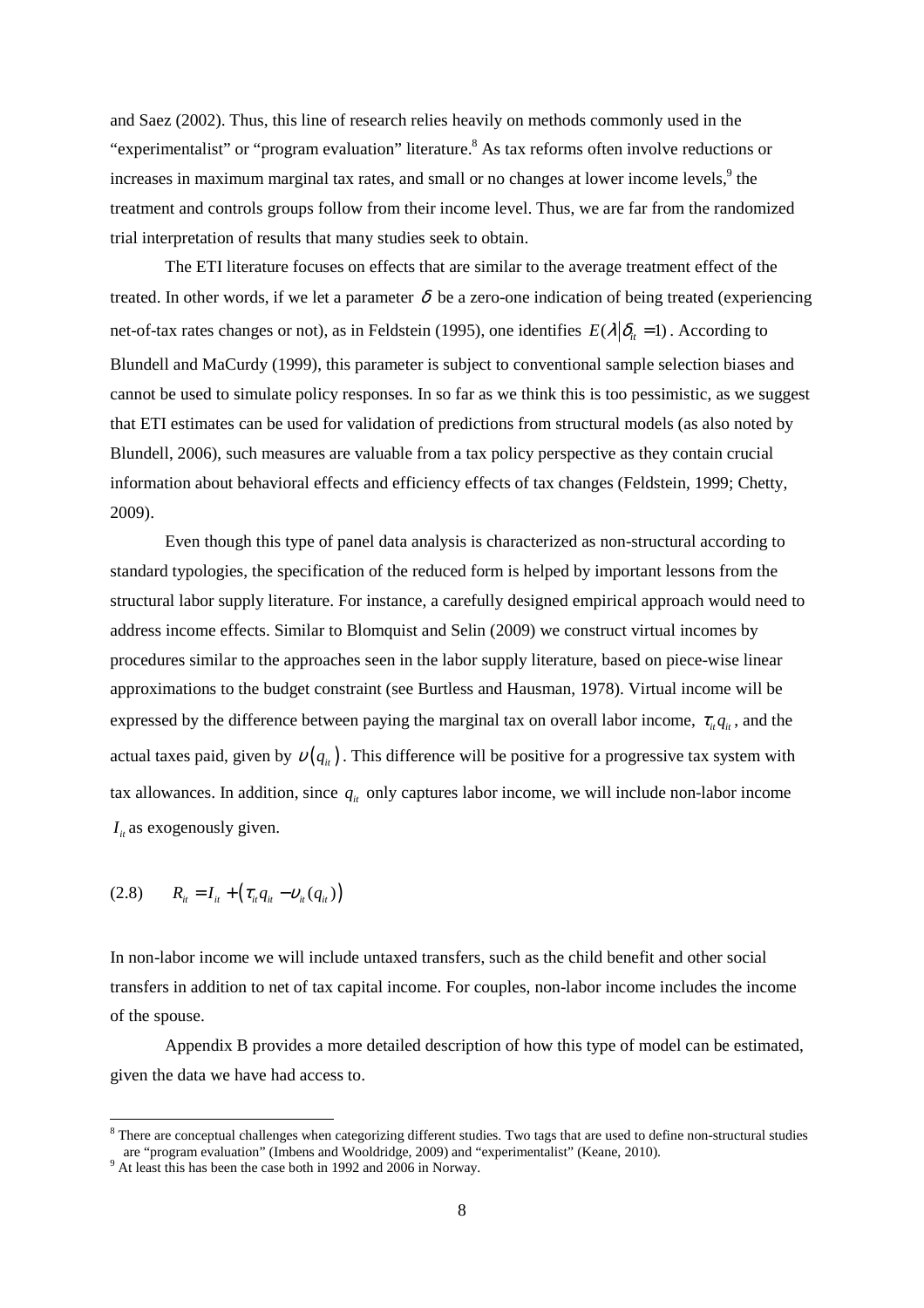# **3. Tax response estimates**

In this section we probe deeper into the "cross-bearing" of the results of the two methodologies, to discuss the empirical content of the two sources of information, and ultimately, assess to what extent they provide similar estimates of tax-payers income responses to tax changes. The change in marginal tax rates on wage income of the Norwegian tax reform of 2006 is used to illustrate the effects. After providing some institutional background on the tax reform, we present the evidence of the panel data quasi-experimental approach, and then next, these results are contrasted to the predictions of the labor supply model.

## **3.1 The reductions in marginal tax rates by the tax reform of 2006**

Norway has a "dual income tax" system, enacted in a 1992 tax reform which consists of a combination of a low proportional tax rate on capital income and progressive tax rates on labor income. The system proliferated throughout the Nordic countries in the early 1990s. The Norwegian version had a flat 28 percent tax rate levied on corporate income, capital and labor income coupled with a progressive surtax applicable to labor income. The gap between marginal tax rates on capital income and wage income was problematic, and the schedule was reformed in 2006 in order to narrow the differences, introducing a shareholder income tax, and most importantly in the present context, by cutting labor income marginal tax rates.

The tax reform was gradually implemented in the years 2005 and 2006. Figure 1 reflects the principal features of the Norwegian labor income tax system: a two-tier surtax that supplements a basic income tax rate of 28 percent plus a 7.8 percent social insurance contribution. In 2004 the first tier of the surtax was applied at NOK354,300 at a rate of 13.5 percent, and the second tier of 19.5 percent applied to income in excess of NOK906,900. The reform implied that the maximum marginal tax rate fell from 55.3 to 47.8 percent, but became effective at a lower level.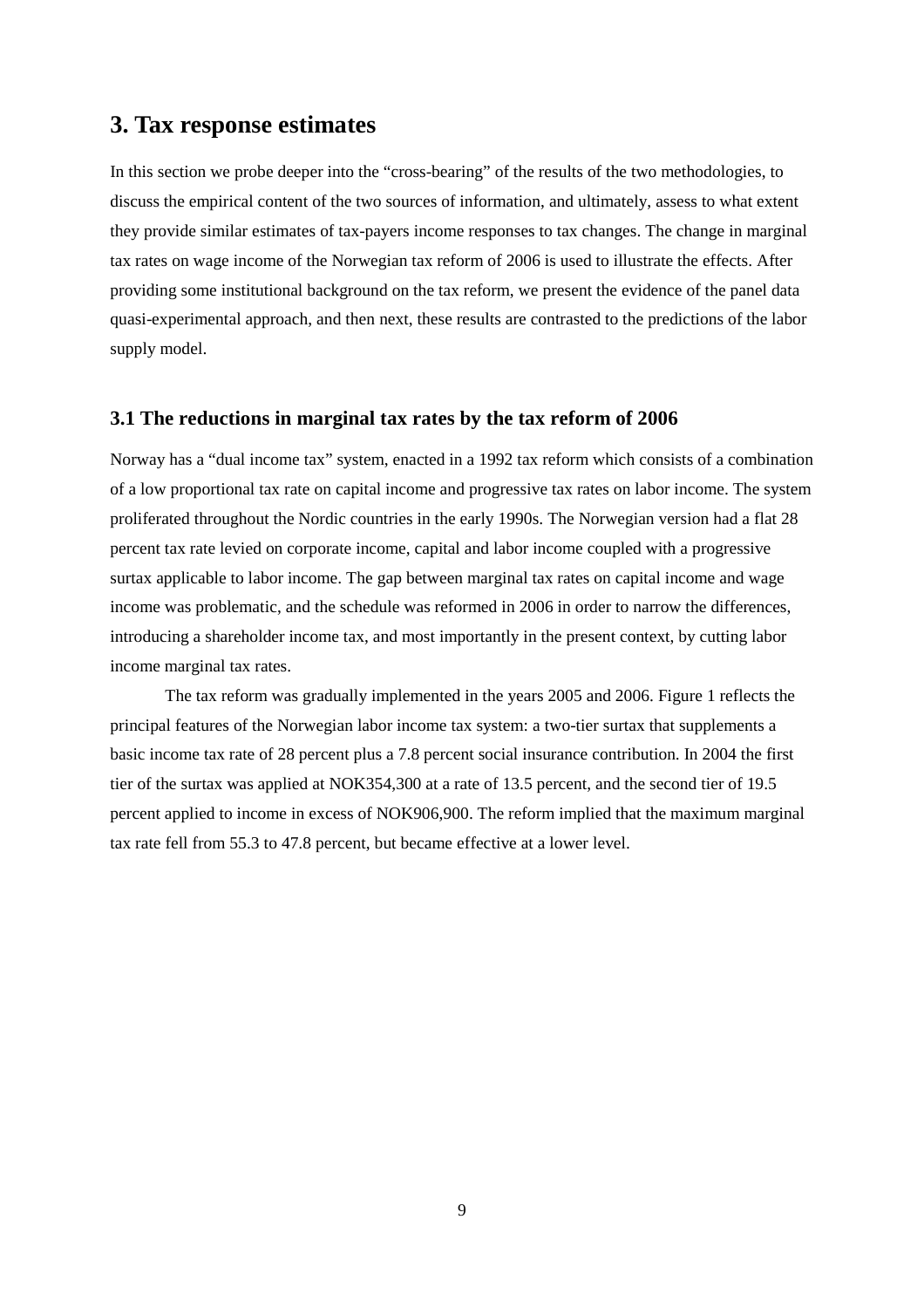

**Figure 1. Reductions in marginal tax rates according to the tax reform of 2006** 

### **3.2 Evidence from panel data estimations**

We closely follow the conventional approach in the ETI-literature, see e.g. Gruber and Saez (2002), where changes in net-of-tax rates are instrumented by the tax change for a constant individual income level. More details on the empirical specification and sample restrictions are presented in Appendix B. The exogenous variation in this study is the Norwegian tax reform, which (as already noted) was gradually implemented during 2005–2006. As the tax instrument is based on the initial period income and the dependent variable is growth in income, a control for mean reversion and drifts in the income distribution is necessary. Auten and Caroll(1999) included therefore the initial income as an additional explanatory variable, and Gruber and Saez (2002) extended this approach by allowing for a piecewise linear function of initial income. We adopt this approach by including 10 linear splines or a three degree polynomial of initial income.

The main data source is the Income Statistics for Persons and Families (Statistics Norway, 2006a), a register-based data set which cover the complete Norwegian population, with data from income tax returns as a main component. The panel dimension can be easily exploited as each individual is coded with a personal identification number. We restrict the data set to wage earners in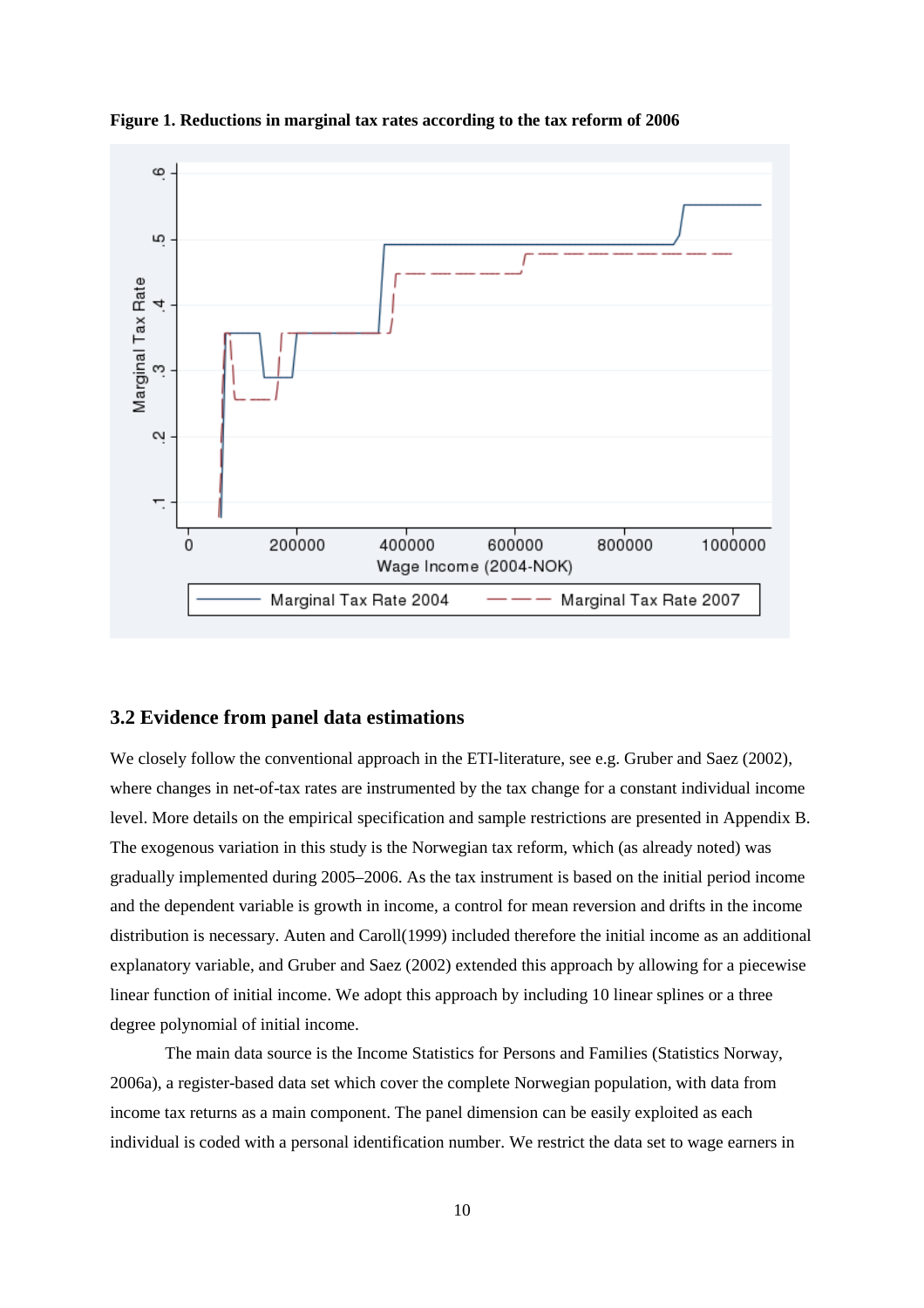the age group 25–62, defined as having labor income as their main income source and exclude students and individuals with positive self-employed income, pensions or unemployment benefits.

We use six overlapping 3-year panels over the period 2000–2008. The reason why we have chosen to include a wider dataset, outside the reform period 2005–2006, is to improve the estimates for the control variables, in particular the mean reversion control. All wage earners with income in the upper 2/3 of the income distribution (equals about NOK250,000 in 2004) in the base year (the first year in the respectively 3-year panel period) are included in our main analysis. There are two reasons for excluding the lower income levels. Firstly, we are mainly interested in the effect of decreased surtax rates, which affect only about 1/3 of the wage earners. Secondly, the mean reversion problem is especially severe for individuals with initially low income, which makes this group less appropriate as a control group.

Table 1 reports the results of the 2SLS regressions. In the first two columns, 10 splines of log income are included, whereas in the third and fourth column a third degree centered polynomial of log income is included as mean reversion control. Specification (2) and (4) include a control for virtual and non-labor income. Although results (in general) are sensitive to the inclusion of the mean reversion control, there is only a minor difference between the estimates including 10 splines or a third degree polynomial of base year income. The elasticity of labor income with respect to net-of-tax is estimated to about 0.05–0.06 without income effect and 0.03–0.04 after the income effect is controlled for. The estimated virtual and non-labor income elasticity is small and negative, as expected.

The estimated net-of-tax elasticities are very small when compared to most other ETI studies, the literature more often reports estimates in the range 0.2–0.8. According to Saez, Slemrod and Giertz (2012), estimates from the U.S. (after Feldstein, 1995) range from 0.12 to 0.40. One reason for the low response reported here may is that we measure real responses in labor income for the restricted group of wage earners, which means that we do not capture any altered deduction behavior and assumingly less short-sighted tax planning. Moreover, our estimates might be less influenced by drifts in the income distribution (unrelated to the tax reform) as the wage distribution was relatively stable (or followed a linear trend) over the period of consideration. Our ETI-results will therefore, if correctly specified, cover the changes in hours of work in addition to changes in effort (changes in hourly wage). The time span is probably too short to capture more general effects on education attainment etc. Still, the responses suggest that Norwegian wage earners are less responsive to the tax changes imposed by the 2006 reform.

11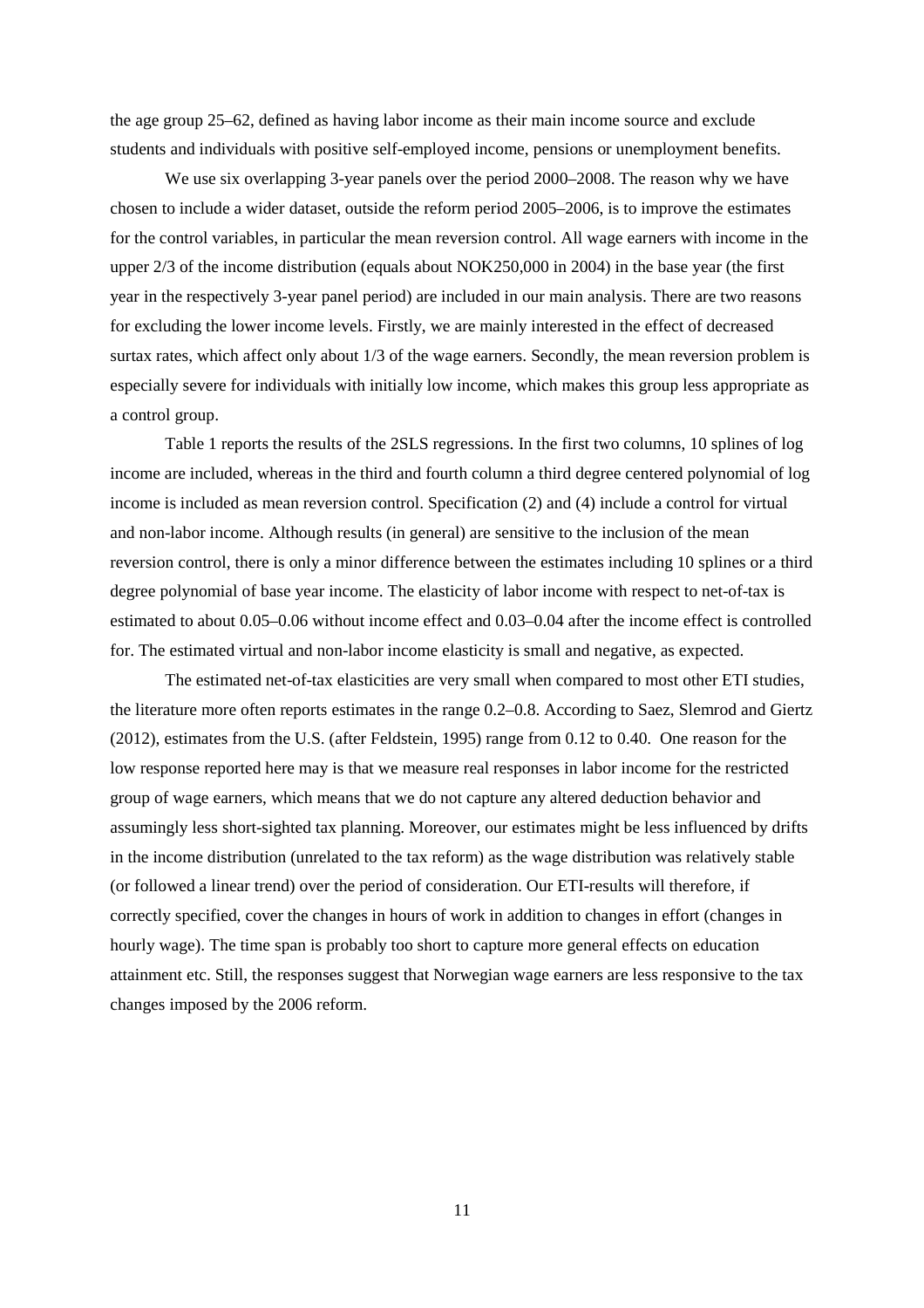|  | Table 1. 2SLS Regression results for all wage earners |  |  |
|--|-------------------------------------------------------|--|--|
|--|-------------------------------------------------------|--|--|

|                                        | Mean reversion control |              |             |              |  |
|----------------------------------------|------------------------|--------------|-------------|--------------|--|
|                                        | 10 splines             |              | Polynomial  |              |  |
|                                        | (1)                    | (2)          | (3)         | (4)          |  |
| Net-of-tax rate elasticity             | $0.0562***$            | $0.0370***$  | $0.0531***$ | $0.0356***$  |  |
|                                        | (0.0023)               | (0.0032)     | (0.0023)    | (0.0031)     |  |
| Non-labor income elasticity            |                        | $-0.0091***$ |             | $-0.0105***$ |  |
|                                        |                        | (0.0012)     |             | (0.0012)     |  |
| Splines of (income/median)             | Yes                    | Yes          |             |              |  |
| 3 degree polynomial of (income/median) |                        |              | Yes         | Yes          |  |
| Number of observations                 | 4,933,291              | 4,331,276    | 4,933,291   | 4,331,276    |  |

Note: All regressions include control variables for gender, wealth, age, age squared, married, number of children under and above 6, newborn, residence in Oslo/ dense populated area, non-west origin, years of education, dummies for education area, income shifting control and year dummies. Full regression output is reported in table B1, in Appendix B.

We have also divided the sample into four groups, single females, single males, females in couple and males in couple, to have a closer look at responses for specific groups and to facilitate closer comparison with the simulation results of the structural model estimation. A third degree polynomial is used as a mean reversion control and we exclude the income control in order to compare with the results from the structural model. The results of Table 2 suggest that the responses are similar in the four groups of wage earners, ranging between 0.030 for single males and 0.045 for males in couple. For females, the elasticity of earned income is estimated to 0.034 for singles and 0.041 for women in couple. Note that although the estimates are small, they are all highly statistically significant, due to a large number of observations.

| Table 2. | <b>2SLS Regression results for groups of wage earners</b> |  |
|----------|-----------------------------------------------------------|--|
|          |                                                           |  |

|                        | 3 degree polynomial, no income elasticity |                                 |             |               |  |
|------------------------|-------------------------------------------|---------------------------------|-------------|---------------|--|
|                        | Single females                            | Single males<br>Females, couple |             | Males, couple |  |
| Net-of-tax elasticity  | $0.0340***$                               | $0.0298***$                     | $0.0410***$ | $0.0448***$   |  |
|                        | (0.0061)                                  | (0.0059)                        | (0.0049)    | (0.0031)      |  |
| Number of observations | 576.232                                   | 959.151                         | 1,109,651   | 2,287,960     |  |

Note: All regressions include control variables for wealth, age, age squared, married, number of children under and above 6, newborn, residence in Oslo/ dense populated area, non-west origin, years of education, dummies for education area, income shifting control and year dummies. Full regression output is reported in table B2.

## **3.2. Results of simulations based on labor supply model**

Next, we show how we can derive estimates of comparable net-of-tax elasticities from a labor supply model simulation. The discrete choice structural model is estimated by using information on hours work from the Labor Force Survey (Statistics Norway, 2005) and income data from the Income Statistics for Persons and Families (Statistics Norway, 2006a) for 2004 (a pre-reform year). Four separate models, for men in couple, women in couple, single women and single men, are estimated. In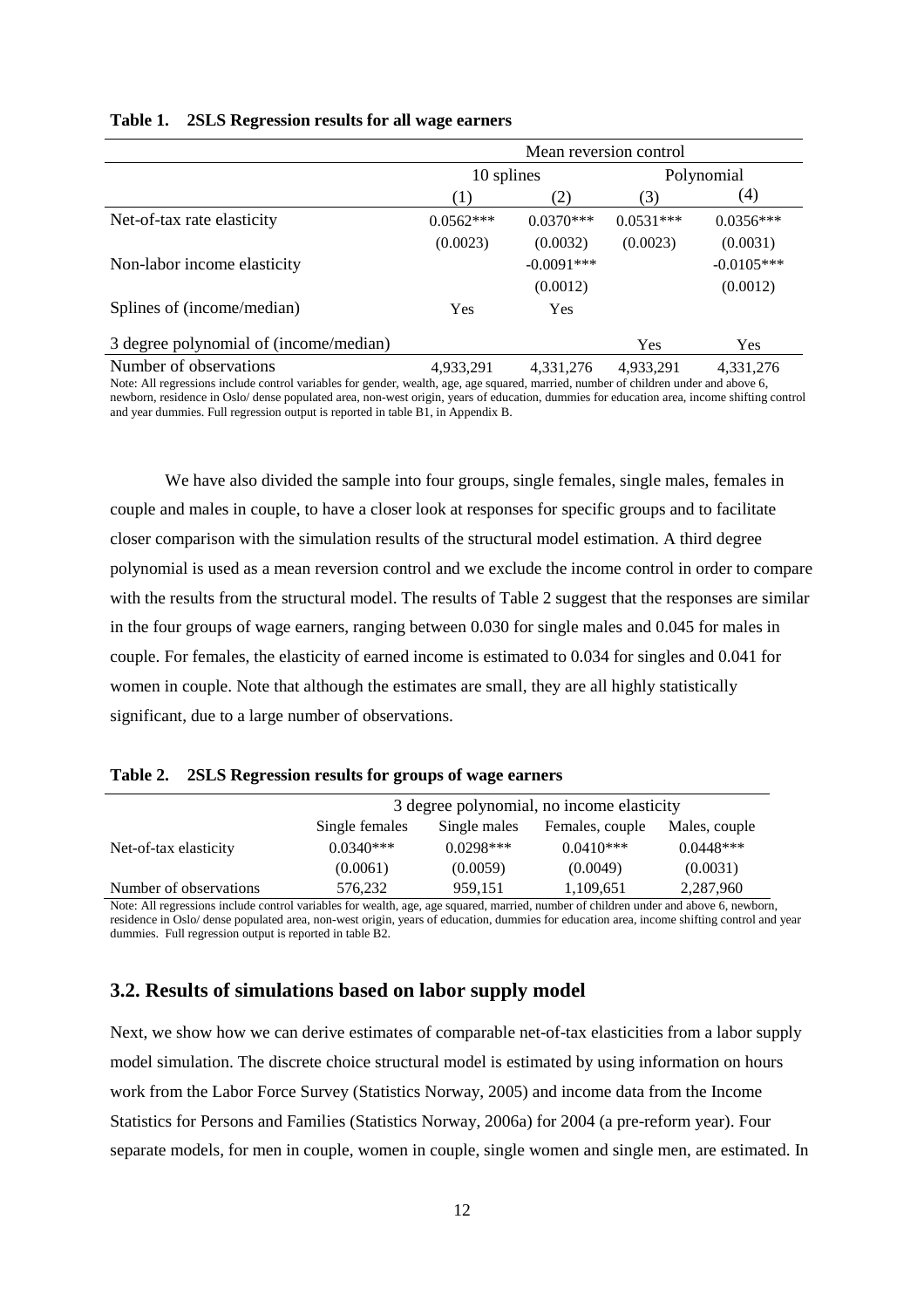Appendix A results of the labor supply model estimations are presented, including the results of the estimations of wage rate equations. $^{10}$ 

 Given that the model deviates from the standard discrete choice models in terms of accounting for differences in number of job options across individuals and peaks in the distribution of working hours,  $\theta$  and  $g(h)$ , respectively, see Equation (2.4), it is worth noting that the number of job options is increasing in education and that the full-time peak is reflected by a parameter estimate well above 1.

 Before addressing results of simulations of the income elasticity with respect to the net-of-tax rate, we present standard wage elasticities of the estimated model. The uncompensated wage elasticities are estimated by increasing gross hourly wage by one percent, and simulate the percentage change in predicted hours worked for each individual. The average elasticity for each group is given in Table 3. The wage elasticity is decomposed into a participation elasticity and an elasticity conditional on participation, measuring the extensive and intensive margin, respectively. The results for the intensive margin are most relevant with respect to the results of the ETI-framework, and show modest elasticities, in the range 0.07–0.27.

|                   | <b>Gross Wage Elasticities</b> |                         |                  |  |  |
|-------------------|--------------------------------|-------------------------|------------------|--|--|
|                   | Total                          | <b>Extensive Margin</b> | Intensive Margin |  |  |
| Males in couple   | 0.16(0.xxxx)                   | 0.003(0.xxxx)           | 0.16(0.xxxx)     |  |  |
| Single males      | 0.08(0.xxxx)                   | 0.008(0.xxxx)           | 0.07(0.xxxx)     |  |  |
| Females in couple | 0.36(0.xxxx)                   | 0.087(0.xxxx)           | 0.27(0.xxxx)     |  |  |
| Single females    | 0.25(0.xxxx)                   | 0.065(0.xxxx)           | 0.18(0.xxxx)     |  |  |

**Table 3. Gross wage elasticity estimates** 

 $\overline{a}$ 

Note that wage elasticities are calculated by using a percentage increase in gross wage, and are not directly comparable to the net-of-tax elasticities from the ETI-literature. But a simple example can describe their similarities. Let  $W = w(1 - \overline{\tau})$  where *W* is net wage, *w* is gross wage and  $\overline{\tau}$  is the average tax level. Now assume that we have a simple two-step tax system where the two tax rates are  $\tau_1$  and  $\tau_2$  respectively. Imagine that basic allowances are absent and let the cut-offs for each tax bracket be kept constant. Now, the net-of-tax rate is increased by 1 percent for each threshold. Under the assumption that we do not have any basic allowances, if  $(1 - \overline{\tau})$  is increased by 1 percent (for a contant w), this is identical to the gross wage, *w*, being increased by one percent (as long as the average tax rate is kept constant). Moreover, note that as *w* is considered to be constant at the individual level in the structural model, a percentage change in hours is identical to a percentage change in labor income. So, under these simplifications, we have

 $10<sup>10</sup>$  As further elaborated upon in Appendix A regressions account for selectivity bias for females, not for males. The individual wage is represented by the predicted wage rate, with an additional random effect. In practice, the random effect is accounted for by making 30 draws, from the measure of the error term variance, and subsequently applying maximum simulated likelihood by computing expected values for the individual log likelihood function across the 30 draws.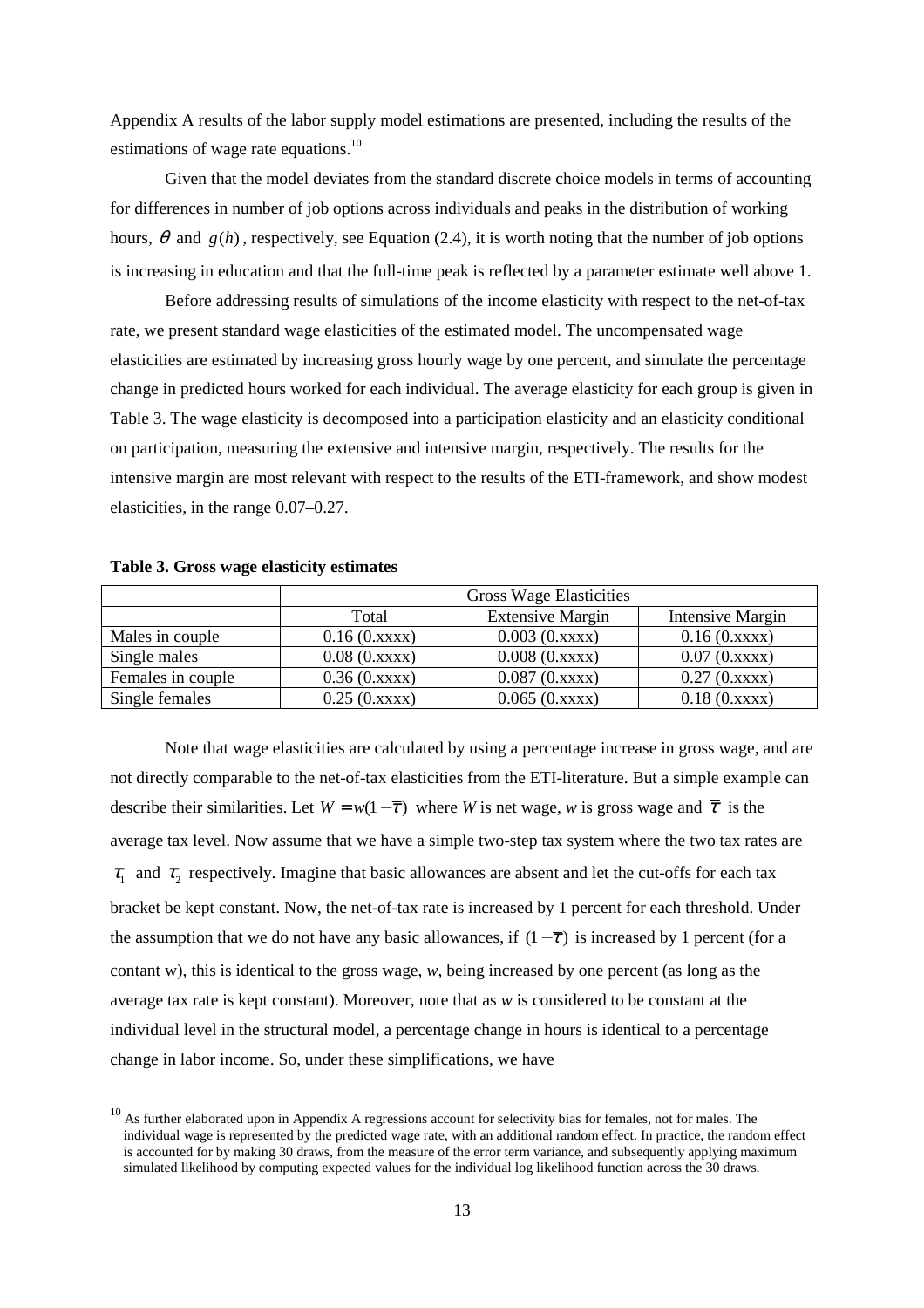$$
(2.11) \quad \frac{\partial h/h}{\partial W/W} = \frac{\Delta h/h}{\Delta(1-\tau)/(1-\tau)|w} = \frac{\Delta wh/wh}{\Delta(1-\tau)/(1-\tau)}
$$

However, when increasing gross wage by one percent, both the average and the marginal tax rate may increase, such that the net wage increase could be less than 1 percent in magnitude. The most important complication is, however, that the structural model is nonlinear, and since there are no identifiable quasi-experiment where all wage earners face the same net-of-tax change, the two measures will never be immediately comparable. A first step to obtain comparable measures of net-oftax rate elasticities from the labor supply model is to simulate the effects of the 2006-reform on working hours.<sup>11</sup> These results are shown in Table 4 for the four groups of wage earners.<sup>12</sup> As for the wage elasticities, predicted hours under the pre- and post-reform schedules are based on the estimated probability distribution for each individual.

.

|                   | Pre-reform   | Post-reform  | Difference |
|-------------------|--------------|--------------|------------|
| Males in couple   | 38.90(0.xxx) | 39.26(0.xxx) | 0.91%      |
| Single males      | 38.94(0.xxx) | 39.13(0.xxx) | 0.48%      |
| Females in couple | 36.04(0.xxx) | 36.19(0.xxx) | 0.45%      |
| Single females    | 37.09(0.xxx) | 37.21(0.xxx) | 0.34%      |

**Table 4. Predicted hours pre- and post-reform** 

 Next, to obtain an overall estimate of the ETI for the structural model, we simply regress predicted growth in labor income on the change in net-of-tax rate, as in the ETI-literature. Growth in labor income is identical to growth in predicted hours for an individual specific wage rate, and the netof-tax rate is instrumented by similar methods as in the ETI-literature, using the change in net-of-tax for constant (predicted) initial labor income (predicted pre reform hours times the individual's constant wage rate) as the instrument<sup>13</sup>. The estimated elasticties are reported in Table 5.

 $\overline{a}$ 

| Growth in hours/labor income | Net-of-tax rate elasticity | Std. Error |
|------------------------------|----------------------------|------------|
| Males in couple              | 0.103                      | (0.xxxx)   |
| Single males                 | 0.059                      | (0.xxxx)   |
| Females in couple            | 0.052                      | (0.xxxx)   |
| Single females               | 0.048                      | (0.xxxx)   |

 $11$  The 2007 brackets are deflated to a 2004 income level by using the median wage growth over the period.

<sup>&</sup>lt;sup>12</sup> Random draws are used to determine the specific predicted hour choice pre and post reform.

 $13$  As in the experimental approach, the regression is restricted to individuals with predicted pre reform income in percentile 33 or above. Note that the predicted income distribution is very similar to actual income distribution due to the inclusion of random wage residuals.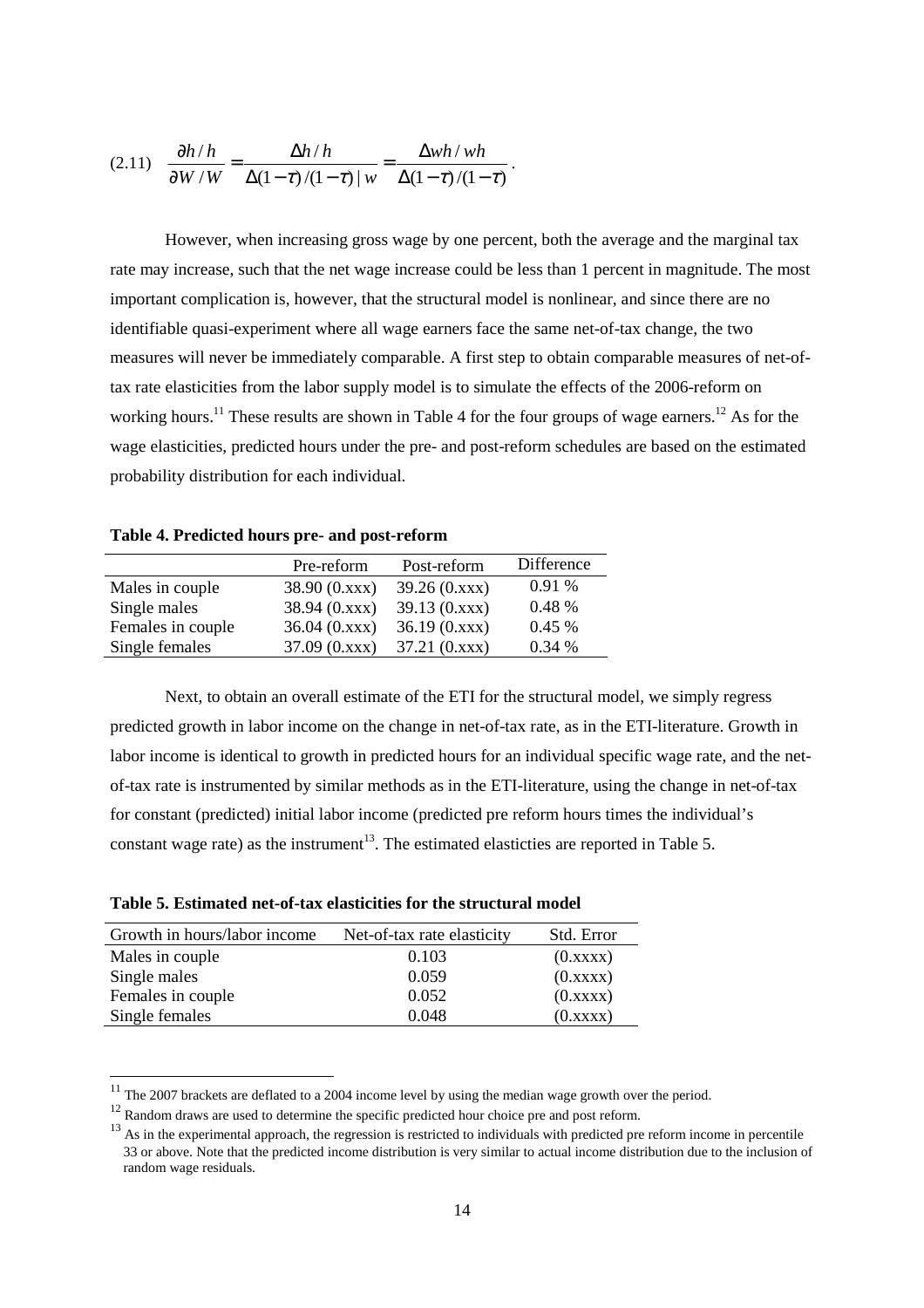We see that the comparable net-of-tax rate elasticities are somewhat lower than the wage elasticties, in the range between 0.05–0.10. Moreover, although the estimated wage elasticities are clearly higher for women (0.18-0.27 for females versus 0.07-0.16 for males), the net-of-tax elasticity results suggest that females are about equally or less responsive than males. This follows from the model's predictions of stronger similarity between female and male wage elasticities at the high end of the income  $distri$ bution<sup>14</sup>

# **4. Reconciling the evidence**

 $\overline{a}$ 

This study brings together two approaches which are widely used and accessible for practical policy evaluation. It is, however, important to keep in mind that the two types of models are based on different assumptions and frameworks. Let us therefore first review some of the main differences, such as discrete/continuous choice, responses through working hours/total labor income, the underlying time frame and more generally, the distinction between a structural approach with simulation and an experimental approach.

 Firstly, the structural model we have estimated is based on discrete choice instead of marginal optimization. In the discrete choice structural models we estimate a certain probability distribution for different options of working hours.<sup>15</sup> There are different practical alternatives which can be employed in the simulation of such models, but in the present model the simulation of alternative policies implies that the overall probability distribution is altered as the economic conditions change. This means that an individual who choose a part-time job in a pre-reform year will also be affected by a tax reform where only the surtax rates are altered. In the ETI-literature it is instead (somewhat simplified) assumed that individuals are either treated or not treated by the reform, and typically an individual working part-time will be seen as a non-treated individual in this context. The ETI-literature is based on marginal optimization and therefore is more similar to the continuous hours structural labor supply models (the line of research often associated with the Hausman model).

 Secondly, the models differ in the type of responses that tax changes induce. As already emphasized, the ETI literature may cover a whole range of responses, including tax planning and tax avoidance, as it typically focus on total taxable income. In our study we approach a more narrow focus on wage earners' responses in labor income (hourly wage times hours). Still, we should capture responses in both working hours and wage rate. It has been argued that the assumption of a fixed exogenously given individual wage in the structural labor supply model is too strict. In the ETI-

<sup>&</sup>lt;sup>14</sup> Wage elasticities for each decile of the wage distribution uncover how the model predicts responses to vary over the income distribution.

<sup>&</sup>lt;sup>15</sup> Recall that the model is a "job choice" model, which is turned into a choice between different categories of hours of work.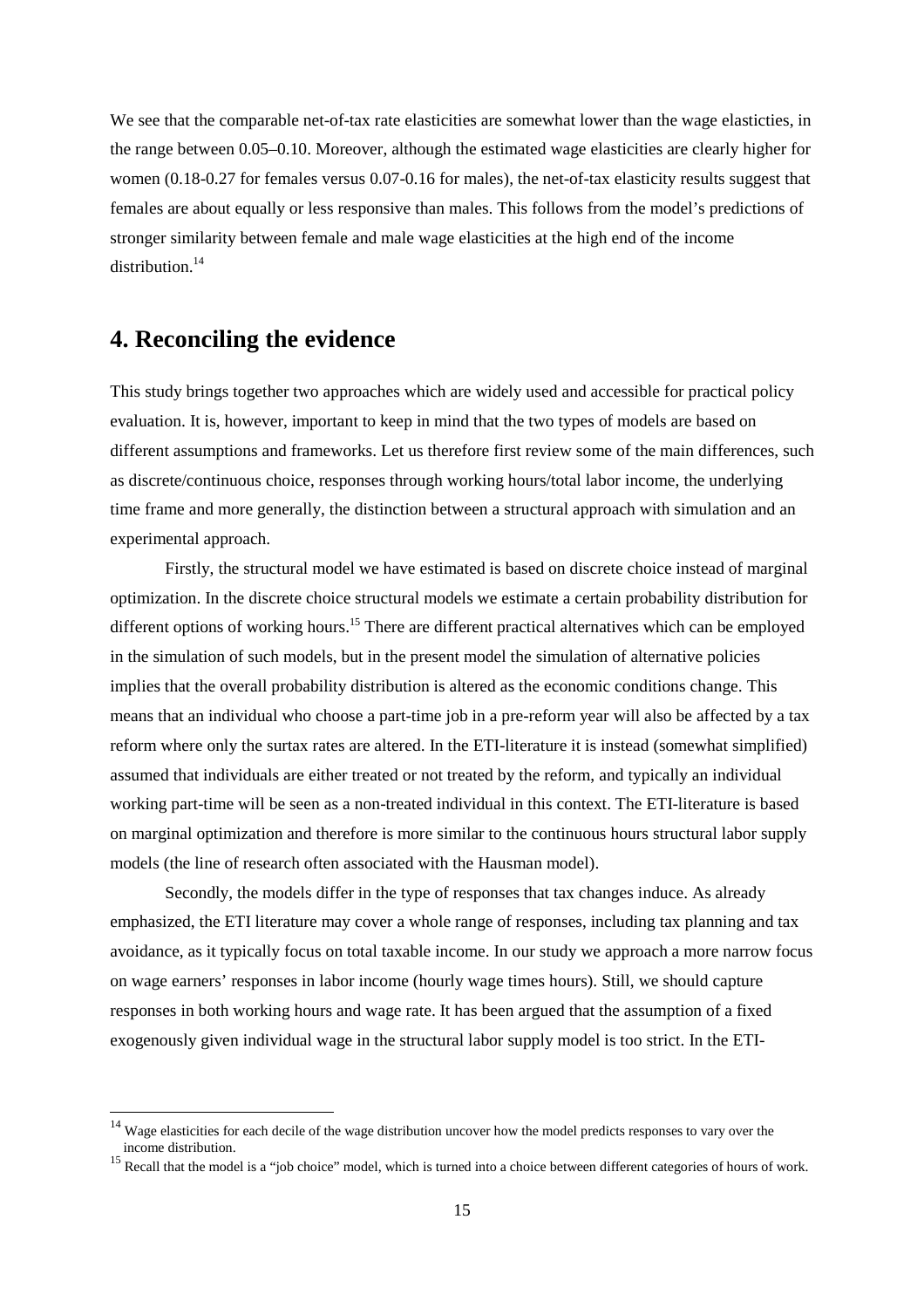literature it has been argued that also the wage rate can be seen partly as a choice variable for the individual as he or she may alter the wage through increased efforts per hour or job shifts.

Thirdly, the methods probably differ somewhat to the time frame. The structural model is a static model where a new long run steady-state immediately is attained. In the experimental method, on the other hand, we use the ad hoc choice of 3-year spans. As well as the structural model might be inappropriate for describing short-term responses, it is not obvious how such results can be compared to the time framing of the experimental method.

 Lastly, in the structural approach one simulates the responses of a tax change based on a crosssectional model with a highly theoretical framework, whereas in the experimental approach one estimates elasticities based on direct observation of income before and after the tax change. The advantage of the structural approach is that the model can be used for any hypothetical tax reform, and it should be valid for any time period as we seek to estimate the deep underlying structural parameters. However, as the model may be too simple or suffer from misspecification, it may be tempting to argue that the experimental approach is a test of how well the structural model performs. In this view the experimental approach would "uncover" the true responses. However, this is not necessary straightforward. Ideally in an experimental approach, we would namely not only require pre- and postreform data, but also counterfactual income levels in the case where no reform occurred. Given the lack of counterfactuals, a main practical problem in the conventional experimental approach we have adopted here is that the tax rate instrument is correlated with other explanatory variables for wage growth, such as mean reversion and trends in the income distribution, unrelated to the tax reforms. One may therefore raise serious concerns to what extent one is able to reveal unbiased estimates of the  $\mathrm{ETI.}^{16}$ 

 Despite the major differences in the methodological framework for the two models, the estimates are reasonable similar. In Table 6 we restate the comparable results of the structural model and the experimental panel data estimation.

|                   | Structural Model | Panel Data    |
|-------------------|------------------|---------------|
| Males in couple   | 0.103(0.xxxx)    | 0.045(0.0061) |
| Single males      | 0.059(0.xxxx)    | 0.030(0.0059) |
| Females in couple | 0.052(0.xxxx)    | 0.041(0.0049) |
| Single females    | 0.048(0.xxxx)    | 0.034(0.0031) |

**Table 6. Comparison of net-of-tax rate elasticity estimates from structural labor supply model simulations and direct observations of income (ETI framework)** 

The net-of-tax elasticities are small in both the structural and the quasi-experimental model, in the range 0.03-0.1. It is somewhat surprising that the structural model actually predicts somewhat larger

 $\overline{a}$ 

 $16$  In another paper (Dagsvik, Thoresen and Vattø, 2012) we discuss a method for estimating the ETI which use alternative estimation techniques.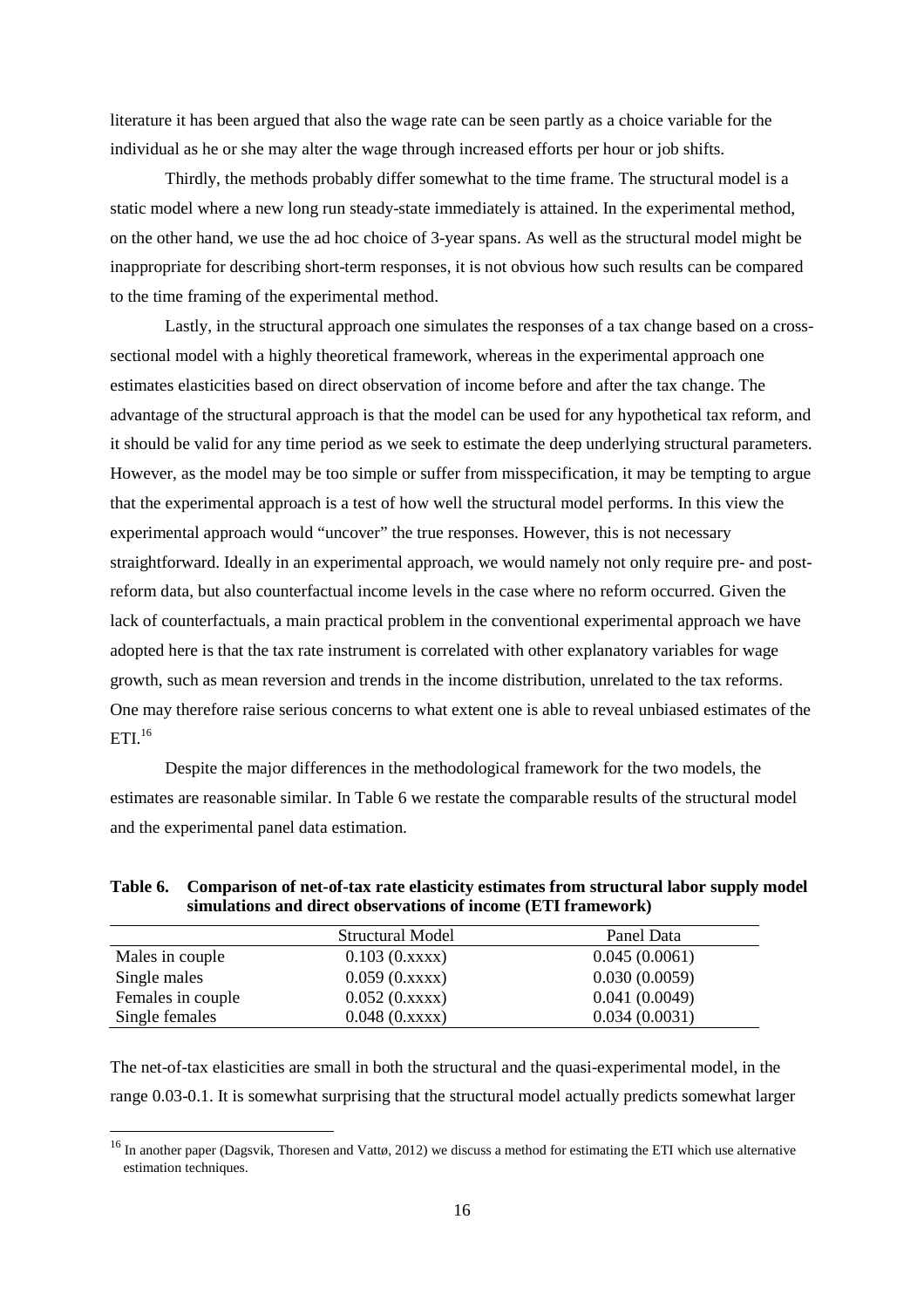responses than the experimental approach, although it only covers the responses in working hours. It might, however, be important to notice that the structural model is estimated on actual in contrast to contractual hours of work (see Appendix A). This means that we allow for responses which does not necessarily correspond to a job shift in the sense that you shift from a contractual full time job to a contractual over time job, but it could mean that you "shift" to a contractual full time job in which you take on more responsibility (still at the same working place) where you know you often need to work overtime (possibly unpaid), but with a corresponding rise in monthly pay. This means that the structural model capture a broader set of responses than would could be expected from responses in contractual hours.

 It is often acknowledged in the labor supply literature that high income individuals are typically less responsive to working hours, as there is a natural or institutional limit to working hours per week. In the ETI framework on the other hand one typically finds large elasticities also for high income individuals, which can be explained by other margin of responses such as income shifting and tax planning behaviour, and through effort decisions and thereby productivity per hour. Our estimates are much smaller than typically found in the literature, possibly because we focus on the real responses in labor income, in contrast to taxable income. Also, we have chosen to look at a strictly defined group of prime age wage earners with wage income in the median and upper part of the income distribution. This group might be less responsive than self-employed, capital earners and individuals with less strong attachment to the labor market.

For both methods we estimate the uncompensated elasticities. It is uncommon and complicated to report compensated elasticities in the discrete structural labor supply literature, see however Dagsvik and Karlstrøm (2005) for a method to derive measures of compensated effects in discret choice models. The income effect is typically estimated to be small in the ETI-literature such that it is often assumed that the compensated and uncompensated elasticities are similar (see e.g. Saez, Slemrod and Giertz, 2009).

 In general, it might be argued that the Norwegian institutional setting produces smaller elasticities; the argumentation presented by Slemrod and Kopczuk (2002) may be used in support for Norwegians being less responsive.

# **5. Summary**

Empirical estimates of labor supply responses to changes in taxation can be derived from various methodological approaches. Two main sources of information are simulations of responses based on estimated structural labor supply models and quasi-experimental panel data estimations, comparing incomes before and after a particular tax change. The former approach typically report elasticities of predicted hours worked with respect to gross hourly wage rate. The latter approach uses tax reforms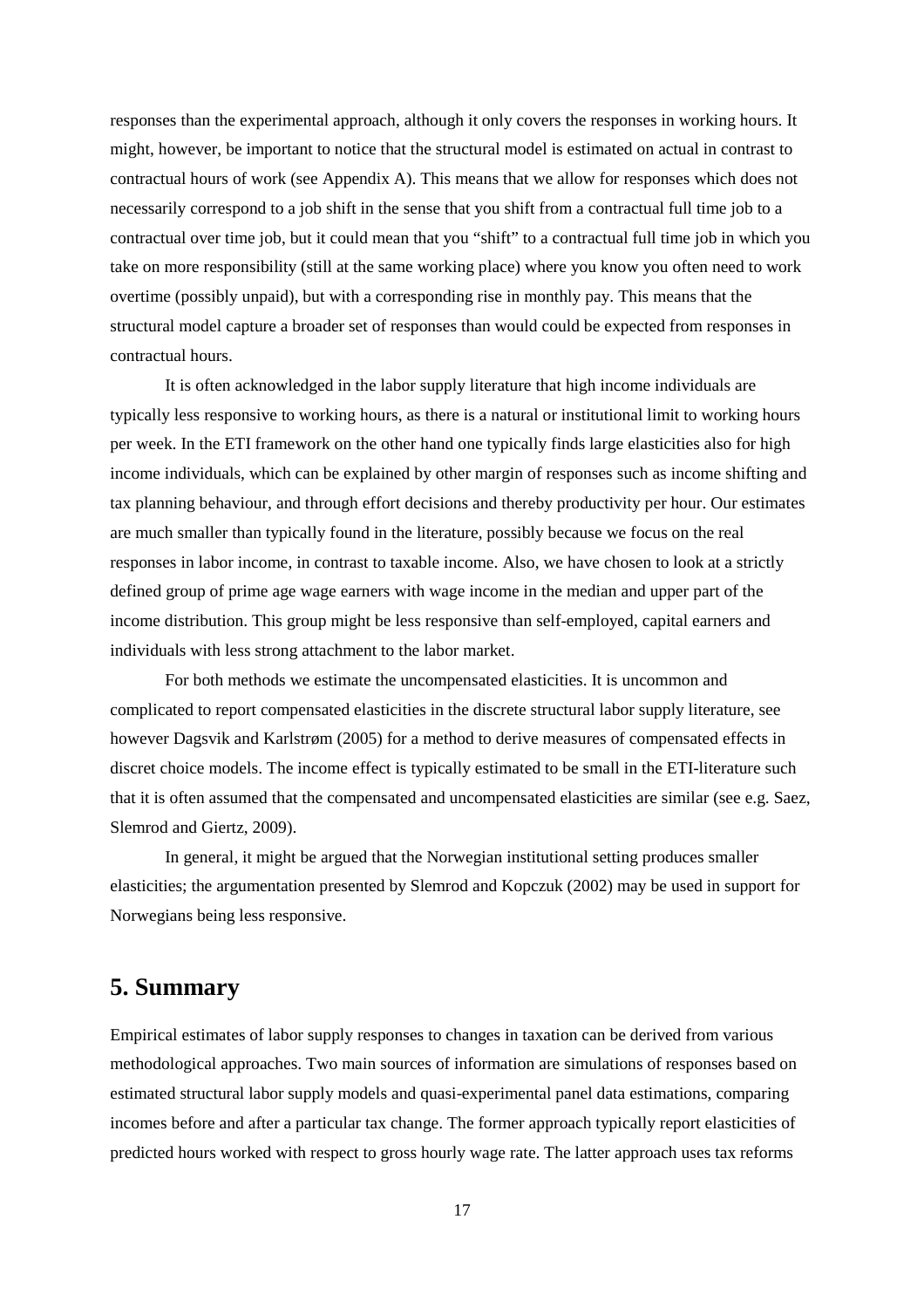for defining quasi-experiments, in the sense that they generate net-of-tax rate changes along the income scale, often producing substantial tax changes for some tax-payers, whereas others are more or less unaffected. The key concept is the elasticity of taxable income with respect to net-of-tax rate (1 marginal tax rate). In this paper we have shown that wage elasticities from the structural model are typically not directly comparable to the net-of-tax elasticities. Instead the respective tax reform is simulated and regressed on instrumented net-of-tax rates in order to obtain comparable results.

 Our main finding is that both sources of information give rather low response estimates. As a "cross-bearing" of the information from these two sources of information about responses, the evidence presented here point in the same direction. Norwegian median and high income wage earners react rather modestly to tax changes.

## **References**

Aarbu, K.O. and T.O. Thoresen (2001), Income Responses to Tax Changes – Evidence from the Norwegian Tax Reform. *National Tax Journal*, 54, 319–35.

Auten, G. and R. Carroll (1999), The Effect of Income Taxes on Household Income. *Review of Economics and Statistics*, 81, 681–693.

Blomquist, S. and H. Selin (2010), Hourly Wage Rate and Taxable Labor Income Responsiveness to Changes in Marginal Tax Rates. *Journal of Public Economics*, 94, 878–889.

Bloemen, H.G. and A. Kapteyn (2008), The Estimation of Utility Consistent Labor Supply Models by Means of Simulated Scores. *Journal of Applied Econometrics*, 23, 395–422.

Blundell, R. (2006), Earned Income Tax Credit Policies: Impact and Optimality. The Adam Smith Lecture 2005. *Labour Economics*, 13, 423–44.

Blundell, R. and T. MaCurdy (1999), "Labor Supply: A Review of Alternative Approaches". In O.C. Ashenfelter and D. Card (eds.): *Handbook of Labor Economics*, Vol. 3A, Amsterdam: North-Holland, 1559–1695.

Burtless, G. and J. Hausman (1978), The Effect of Taxes on Labor Supply. *Journal of Political Economy*, 86, 1103–1130.

Chetty, R. (2009), Sufficient Statistics for Welfare Analysis: A Bridge Between Structural and Reduced-Form Methods. *Annual Review of Economics*, 1, 451–87.

Chetty, R., A. Guren, D. Manoli and A. Weber (2011), Are Micro and Macro Labor Supply Elasticities Consisten? A Review of Evidence on the Intensive and Extensive Margins. *American Economic Review*, 101, 471–475.

Deaton, A. (2010), Instruments, Randomization, and Learning about Development. *Journal of Economic Literature*, 48, 424–455.

Dagsvik, J. and A. Karlström (2005), Compensating variation and Hicksian choice probabilities in random utility models that are nonlinear in income. *Review of Economic Studies*, 72, 57–76.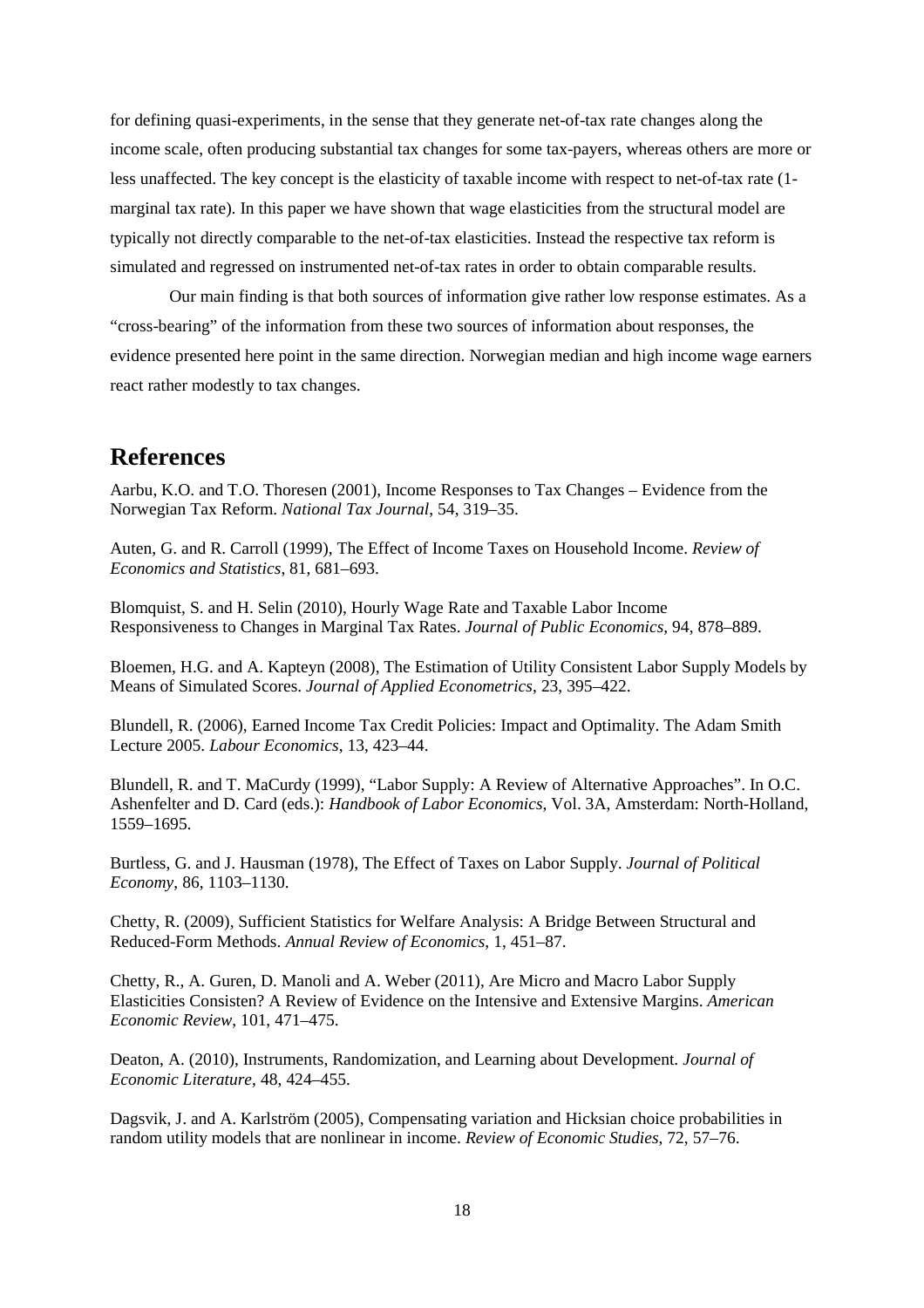Dagsvik, J.K., and Z. Jia (2012): Labor Supply as a Job Assignment Problem, Manuscript, Statistics Norway.

Dagsvik, J. K. and S. Strøm (2006), Sectoral Labor Supply, Choice Restrictions and Functional Form. *Journal of Applied Econometrics*, 21, 803–826.

Dagsvik, J.K., T.O. Thoresen and T.E. Vattø (2012), Measures to Estimate the Elasticity of Taxable Income Revisited. Paper in progress, Statistics Norway.

Dagsvik, J.K., Z. Jia, T. Kornstad and T.O. Thoresen (2012), Theoretical and Practical Arguments for Modeling Labor Supply as a Choice among Latent Jobs. CESifo Working Papers No. 3708, January 2012, Center for Economic Studies, Munich, Germany.

Feldstein, M. (1995), The Effect of Marginal Tax Rates on Taxable Income: A Panel Study of the 1986 Tax Reform Act. *Journal of Political Economy*, 103, 551–572.

Feldstein, M. (1999), Tax Avoidance and the Deadweight Loss of the Income Tax. *Review of Economics and Statistics*, 81, 674–680.

Gruber, J. and E. Saez (2002), The Elesticity of Taxable Income: Evidence and Implications. *Journal of Public Economics*, 84, 1–32.

Hausman, J.A. (1985), The Econometrics of Nonlinear Budget Sets. *Econometrica*, 53, 1255–1282.

Heckman, J.J. (1979), Sample Selection Bias as a Specification Error. *Econometrica*, 47, 153–161.

Heckman, J.J. (2010), Building Bridges Between Structural and Program Evaluation Approaches to Evaluating Policy. *Journal of Economic Literature*, 48, 356–398.

Imbens, G.W. (2010), Better LATE Than Nothing: Some Comments on Deaton (2009) and Heckman and Urzua (2009). *Journal of Economic Literature*, 48, 399–423.

Imbens, G.W. and J.M. Wooldridge (2009), Recent Developments in the Econometrics of Program Evaluation. *Journal of Economic Literature*, 47, 5–86.

Keane, M.P. (2010), A Structural Perspective on the Experimentalist School. *Journal of Economic Perspectives*, 24, 47–58.

Keane, M.P. (2011), Labor Supply and Taxes: A Survey. *Journal of Economic Literature*, 49, 961– 1075.

LaLonde, R.J (1986), Evaluating the Econometric Evaluations of Training Programs with Experimental Data. *American Economic Review*, 76, 604**–**620.

Lambert, P.J. and T.O. Thoresen (2009), Base Independence in the Analysis of Tax Policy Effects: with an Application to Norway 1992-2004. *International Tax and Public Finance*, 16, 219–252.

Lindsey, L. (1987), Estimating the Behavioral Responses of Taxpayers to Changes in Tax Rates: 1982-1984. *Journal of Public Economics*, 33, 173–206.

McFadden, D. (1984), "Econometric analysis of qualitative response models". In Z. Griliches and M.D. Intriligator (eds.): *Handbook of Econometrics*, Vol. 2, Amsterdam: North-Holland, 1385–1457.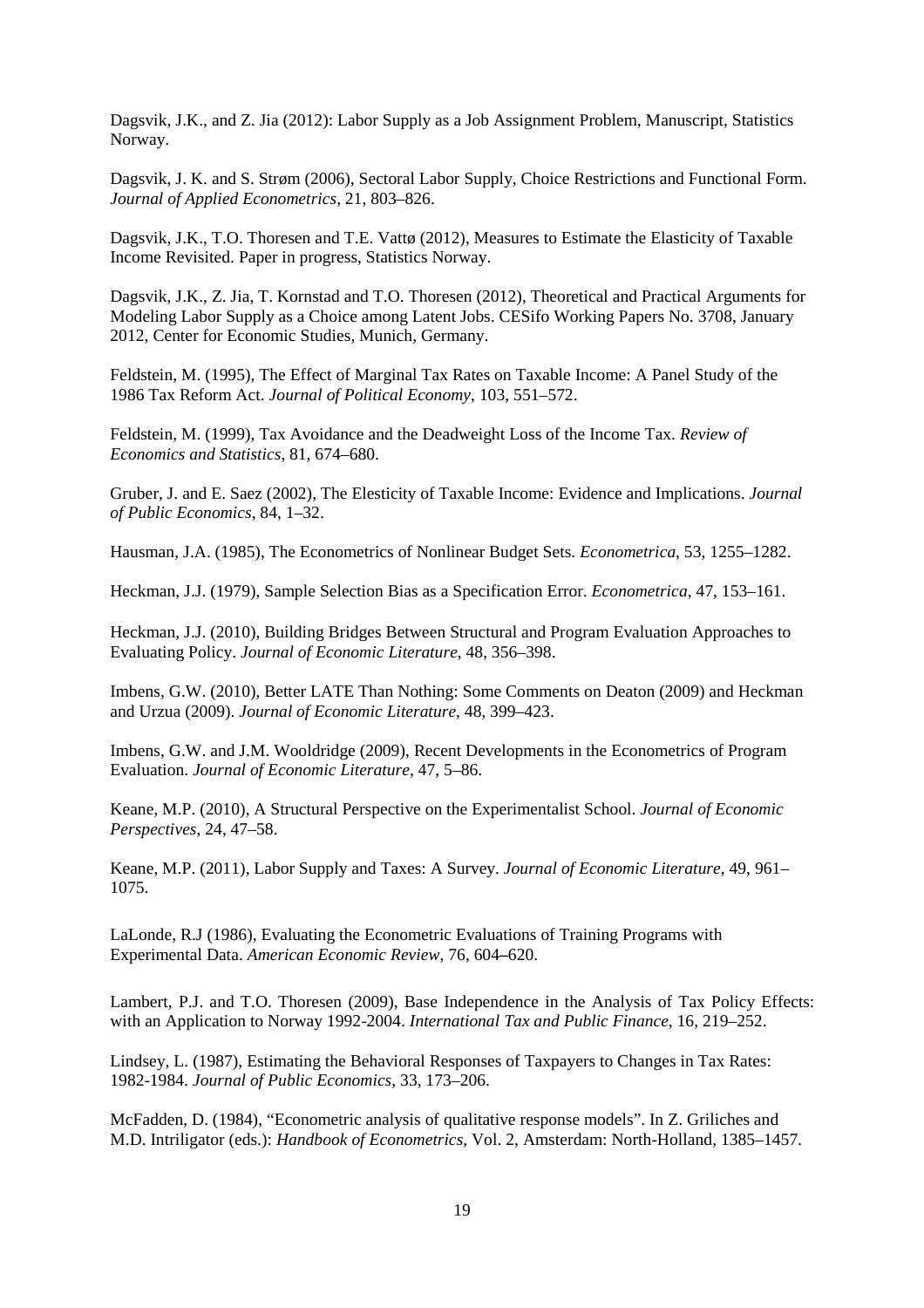Moffitt, R. and M.O. Wilhelm (2000), "Taxation and the Labor Supply Decisions of the Affluent". In J. Slemrod (ed.): *Does Atlas Shrug? The Economic Consequences of Taxing the Rich*, New York: Russell Sage Foundation, 193–234.

Saez, E., J.B. Slemrod and S.H. Giertz (2009), The Elasticity of Taxable Income with Respect to Marginal Tax Rates: a Critical Review. NBER Working Paper No 15012, National Bureau of Economic Research, Cambridge, MA.

Saez, E., J.B. Slemrod and S.H. Giertz (2012), The Elasticity of Taxable Income with Respect to Marginal Tax Rates: a Critical Review. *Journal of Economic Literature*, 50, 3–50.

Slemrod, J. and W. Kopczuk (2002), The Optimal Elasticity of Taxable Income. *Journal of Public Economics*, 84, 91–112.

Statistics Norway (2005), Labour Force Survey, 2004, http://www.ssb.no/aku\_en/.

Statistics Norway (2006a), Income Statistics for Persons and Families, http://www.ssb.no/english/subjects/05/01/inntpf\_en/.

Statistics Norway (2006b), Stock Statistics, http://www.ssb.no/english/subjects/11/01/aksjer\_en/.

Statistics Norway (2006c), Wage Statistics. Wage Totals from End of the Year Certificate Register, http://www.ssb.no/english/subjects/06/05/lonnltreg\_en/.

Sørensen, P.B. (2005), Neutral Taxation and Shareholder Income. *International Tax and Public Finance*, 12, 777–801.

Todd P.E. and K.I. Wolpin (2006), Assessing the Impact of a School Subsidy Program in Mexico: Using a Social Experiment to Validate a Dynamic Behavioral Model of Child Schooling and Fertility. *American Economic Review*, 96, 1384–1417.

Van Soest, A. (1995), Structural Models of Family Labor Supply. A Discrete Choice Approach. *Journal of Human Resources*, 30, 63–88.

# **Appendix A. Specification and estimation of discrete choice model**

The discrete choice model presented in Section 2.1 is estimated for single females, singles males and for coupled females and males. For persons in couples we also estimate individual models, but take the income of the spouse into account by including their income in the non-labor income variable.

 To simplify the choice, we group the jobs into 11 categories based on weekly hours of work:  $h_w \in (0-5, 5-10, 10-15,...,45-50, 50+)$ . As denoted in Section 2, the particular job choice model involves incorporating differences in opportunities into the labor supply modeling, represented by individual differences,  $\theta_i$ , and variations in opportunities with respect to hours work  $g_1(h)$ . We assume that the densities of offered hours are uniform, except for peaks at long part-time (25–30) and full-time (35–40), whereas we let the individual differences be determined by the level of education.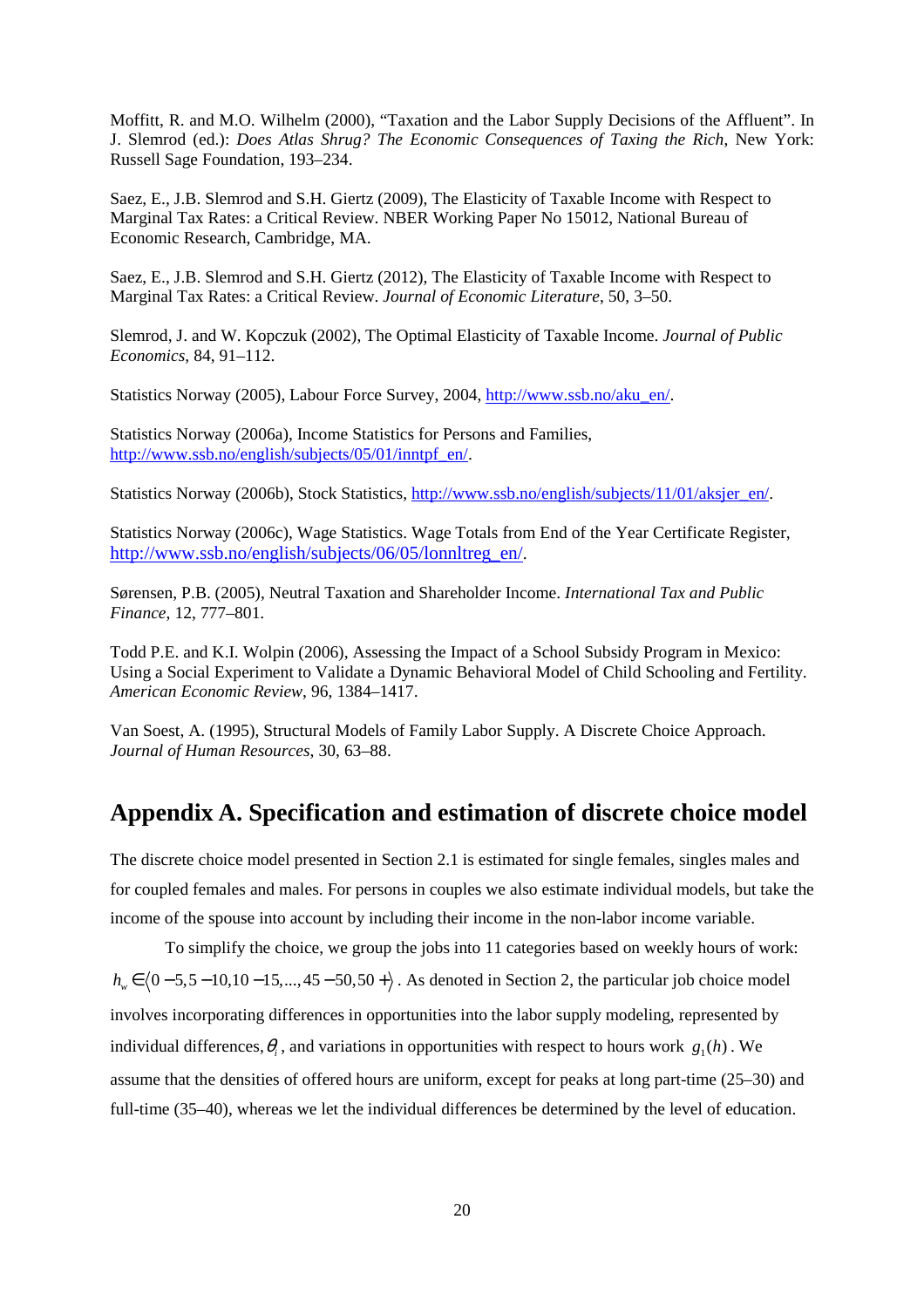The deterministic part of preferences is represented by the following "Box-Cox" type utility

function, 
$$
v(C, h) = \alpha_0 \frac{(C - C_0)^{\alpha_1} - 1}{\alpha_1} + \gamma X \frac{(\overline{h} - h)^{\beta_1} - 1}{\beta_1}
$$
, where  $C_0$  measures a minimum consumption

level given by 60,000 $\sqrt{N}$  where *N* is the number of individuals in the household,  $\overline{h}$  is defined as 80 hours per week and *h* is working hours per week such that  $(\bar{h} - h)$  measures leisure per week, and *X* is a vector of taste-modifying variables. As seen in Section 2.1, Consumption is given by  $C = f(hw, I)$ . For couples, the income level of the spouse is assumed exogenously given and is included in non-labor income. We have accounted for that non-labor income may differ for different labor supply choices, as some transfer depends on this choice.

Information about actual and formal working time in main and secondary jobs and information on labor force status are obtained from the Labor Force Survey of 2004 (Statistics Norway, 2005). This is the main source of labor market statistics in Norway; about 24,000 individuals from representative selected families participate. Each respondent is asked about hours of work and attachment to the labor market in a reference week over eight subsequent quarters. Information about incomes, family composition, number of children, education, etc, are obtained from the Income Statistics for Persons and Families (Statistics Norway, 2006a) and merged with the Labor Force Survey by using a personal identification numbers. Based on information about labor force status from the Labor Force Survey, we have included wage earners and "potential" wage earners, coded as employed and home workers. Unemployed, self-employed, disabled and students are excluded from the sample. We restrict to persons aged between 25 and 62 and we define a person as non-participating if he or she works less than five hours per week.

Working time is measured as actual hours of work in both the main and second job, by using the average of reference week information for four quarters, provided by the Labor Force Survey. A key assumption is that this average gives a good proxy of a "normal" working week. An alternative to this measure of working hours is to use contractual hours of work. Not surprisingly, for two groups of wage earners with contractual hours of 37.5, the average yearly wage income for individuals with actual hours above 37.5 is considerable higher than for individuals working contractual hours or less. The reason is that individuals work overtime, and get paid for that through their standard wage or have the option to charge the employers for their extra workload. We deem that it is important to account for this characteristic of the labor market, also given that we focus on tax changes at high income levels in the present study.

If the respondent is only participating in the Labor Force Survey one quarter or if information on actual hours is missing (for example due to illness) then contractual hours is used instead. Contractual hours are also used if there is a large difference between contractual and actual hours, assuming that the latter may suffer more from measurement errors.

21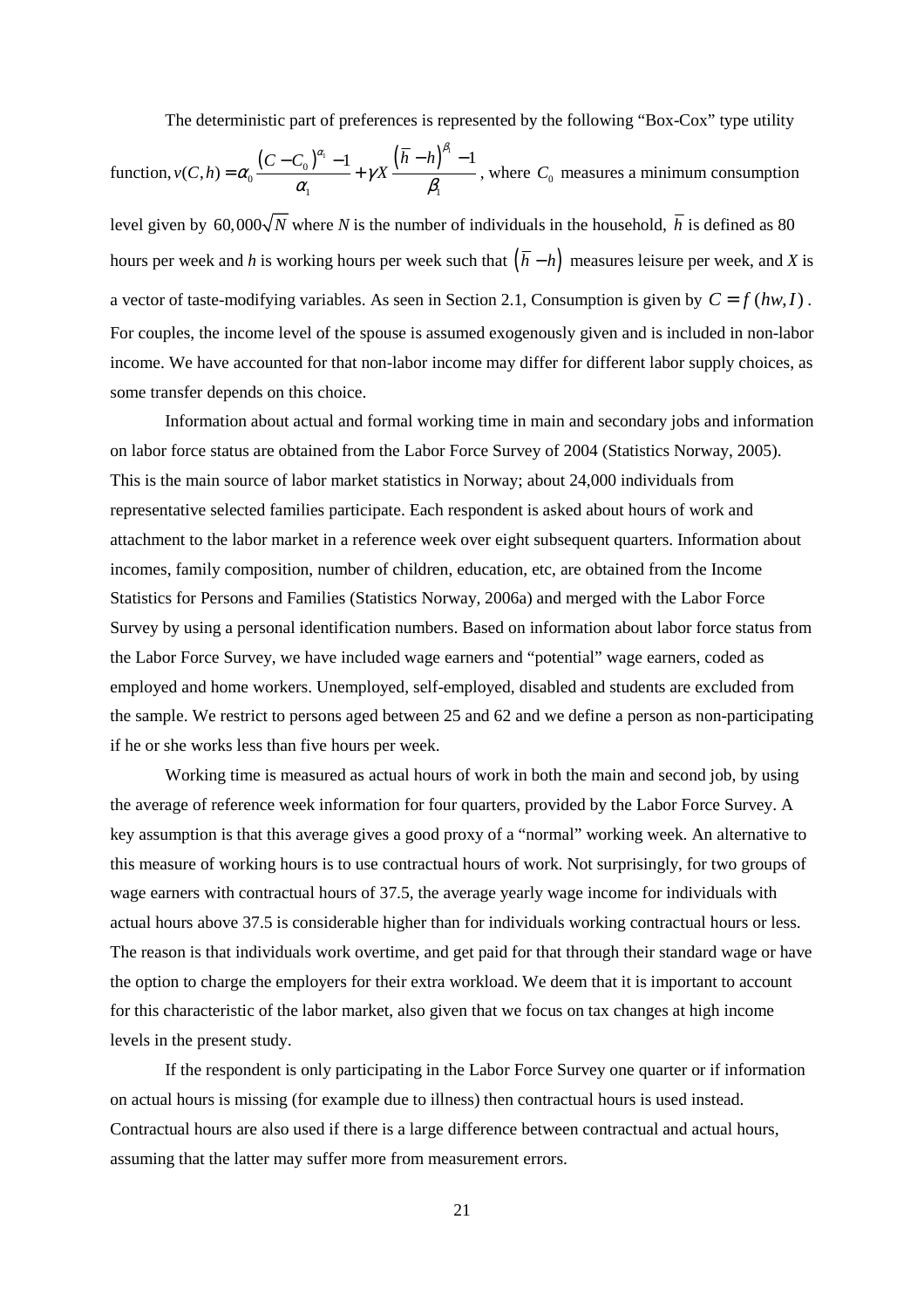Since the Labor Force Survey does not contain any wage information, we computed hourly wage as yearly wage income (obtained from register-based tax return data) divided by annual hours per week (measured as 48 times average weekly hours). Then, the log of computed wage rates are regressed on individual characteristics, using a Heckman two-stage regression (Heckman, 1979), to account for the selection of individuals not participating (coded as home-working in at least one of the four quarters), for females and a standard OLS regression for males<sup>17</sup>. Number of children and wealth are used as exclusion restrictions, under the hypothesis that these variables affect participation, but not hourly wage. We excluded individuals with improbable low or high computed hourly wage rates (under 60 or above 1,200 NOK in 2004) in the wage regression. A random effect is accounted for by adding an error term, based on a draws (30 draws per individual) from a normal distribution with standard errors according to the residuals in the wage regression.

 Tables A1 and A2 report results of the wage equation regressions, whereas Tables A3 and A4 provide results of the labor supply model.

| Log(hourly wage)                  | Single males |           | Males in couple |           |
|-----------------------------------|--------------|-----------|-----------------|-----------|
|                                   | Coefficient  | Std error | Coefficient     | Std error |
| Experience                        | $0.0222***$  | (0.0023)  | $0.0271***$     | (0.0029)  |
| Experience squared                | $-0.0004***$ | (0.0001)  | $-0.0005***$    | (0.0001)  |
| Low education                     | $-0.1121***$ | (0.0205)  | $-0.0847***$    | (0.0188)  |
| High education                    | $0.2313***$  | (0.0135)  | $0.2642***$     | (0.0128)  |
| Residence in dense populated area | $0.0834***$  | (0.0119)  | $0.1171***$     | (0.0127)  |
| Non-west origin                   | $-0.1264***$ | (0.0330)  | $-0.1530***$    | (0.0271)  |
| Business code (ref. Public)       |              |           |                 |           |
| Industry                          | $0.1275***$  | (0.0151)  | $0.1634***$     | (0.0144)  |
| Commerce                          | 0.0241       | (0.0160)  | $0.0877***$     | (0.0160)  |
| Financial                         | $0.1118***$  | (0.0179)  | $0.1560***$     | (0.0171)  |
| Constant                          | 4.8970***    | (0.0262)  | 4.8678***       | (0.0386)  |
|                                   |              |           |                 |           |
| <b>Observations</b>               | 3303         |           | 3 8 0 8         |           |
| R-square                          | 0.169        |           | 0.194           |           |

**Table A1. Results of wage regressions for single males and males in couple.** 

 $\overline{a}$ 

 $17$  The number of home working males are too small to account for selection effects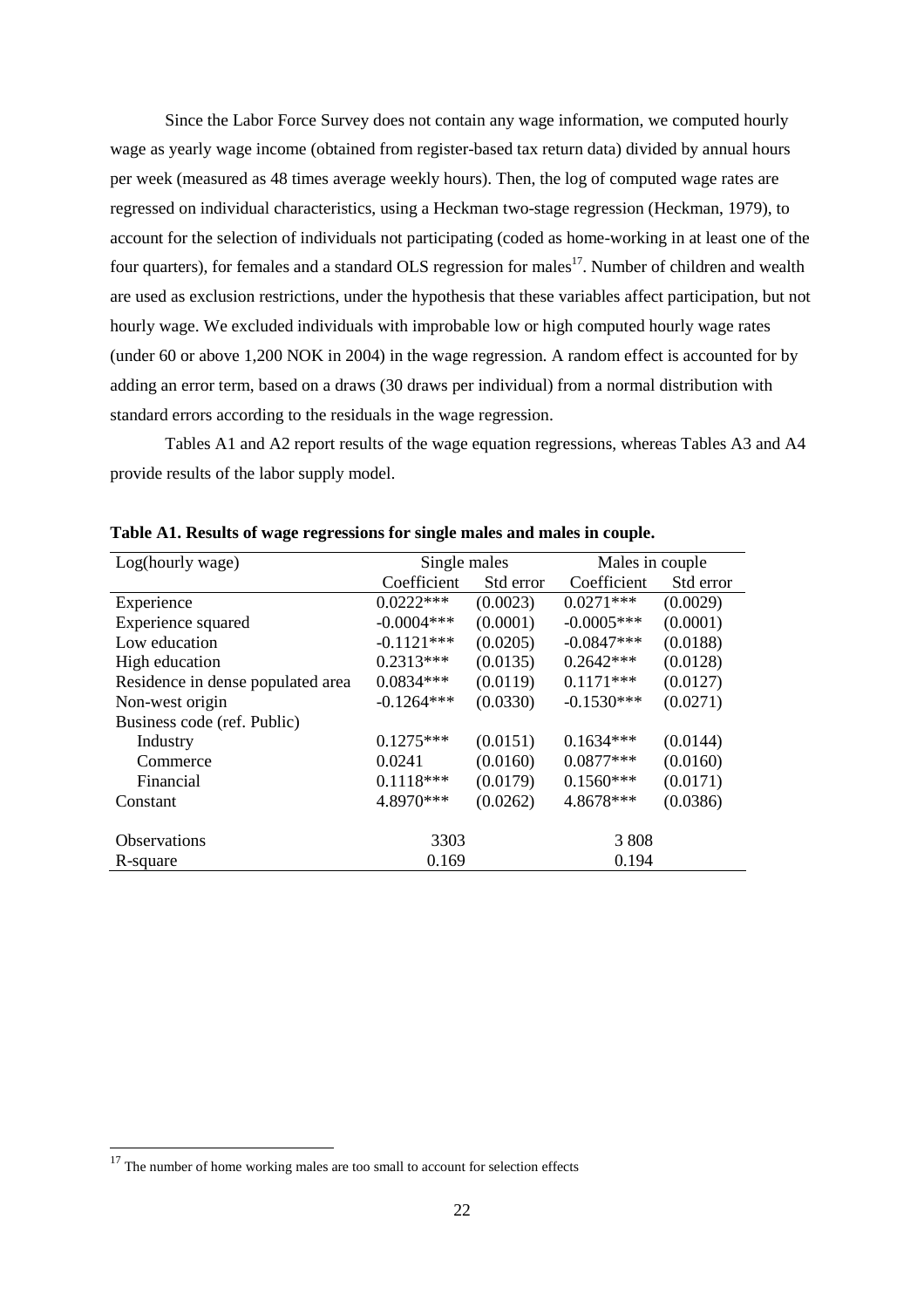|                                                                            | Single females |           |               | Females in couple |
|----------------------------------------------------------------------------|----------------|-----------|---------------|-------------------|
|                                                                            | Coefficient    | Std error | Coefficient   | Std error         |
| Experience                                                                 | $0.0161***$    | (0.0020)  | $0.0124***$   | (0.0027)          |
| Experience squared                                                         | $-0.0003***$   | (0.0000)  | $-0.0002$ *** | (0.0000)          |
| Low education                                                              | $-0.0651***$   | (0.0199)  | $-0.0835***$  | (0.0172)          |
| High education                                                             | $0.2027***$    | (0.0119)  | $0.2055***$   | (0.0115)          |
| Residence in dense populated area                                          | $0.0650***$    | (0.0109)  | $0.0569***$   | (0.0107)          |
| Non-west origin                                                            | $-0.0183***$   | (0.0371)  | $-0.0373$     | (0.0252)          |
| Business code (ref. Public)                                                |                |           |               |                   |
| Industry                                                                   | $0.1379***$    | (0.0179)  | $0.1202***$   | (0.0159)          |
| Commerce                                                                   | $-0.0031$      | (0.0132)  | 0.0072        | (0.0126)          |
| Financial                                                                  | 0.0953***      | (0.0158)  | $0.1193***$   | (0.0147)          |
| Constant                                                                   | 4.8695***      | (0.0248)  | 4.9203***     | (0.0394)          |
|                                                                            |                |           |               |                   |
| Participation                                                              |                |           |               |                   |
| Experience                                                                 | $0.0837***$    | (0.0236)  | $0.0782***$   | (0.0206)          |
| Experience squared                                                         | $-0.0017***$   | (0.0005)  | $-0.0017***$  | (0.0004)          |
| Low education                                                              | $-0.2429$      | (0.1874)  | $-0.2984*$    | (0.1236)          |
| High education                                                             | $0.5332***$    | (0.1386)  | 0.5548***     | (0.1097)          |
| Residence in dense populated area                                          | 0.0002         | (0.1266)  | 0.0165        | (0.0952)          |
| Non-west origin                                                            | $-1.0394***$   | (0.2213)  | $-0.7323***$  | (0.1396)          |
| Business code (ref. Public)                                                |                |           |               |                   |
| Industry                                                                   | $-0.1391$      | (0.1724)  | 0.2731        | (0.1591)          |
| Commerce                                                                   | $0.4291**$     | (0.1618)  | 0.1399        | (0.1101)          |
| Financial                                                                  | $-0.2086$      | (0.1539)  | $-0.4005***$  | (0.1051)          |
| Number of children under 3 years                                           | $-0.3321*$     | (0.1373)  | $-0.2293$     | (0.1217)          |
| Number of children under 6 years                                           | $-0.1817$      | (0.1559)  | $-0.1583$     | (0.1126)          |
| Number of children under 12 years                                          | $-0.2481*$     | (0.1046)  | $-0.2210***$  | (0.0652)          |
| Net wealth in 1000 NOK                                                     | $-0.0021*$     | (0.0009)  | $-0.0012$     | (0.0009)          |
| Constant                                                                   | 1.4425***      | (0.2563)  | 1.3562***     | (0.2998)          |
|                                                                            |                |           |               |                   |
| Mills lambda                                                               | $-0.2147***$   | (0.0629)  | $-0.2208**$   | (0.0723)          |
| Observations                                                               | 3013           |           | 3927          |                   |
| Censored observations                                                      | 89             |           | 166           |                   |
| Wald chi2                                                                  | 555.70         |           | 623.05        |                   |
| Prob <chi2< td=""><td>0.0000</td><td></td><td>0.0000</td><td></td></chi2<> | 0.0000         |           | 0.0000        |                   |

### **Table A2. Results of wage regressions for single females and females in couple, Heckman twostage selection regression.**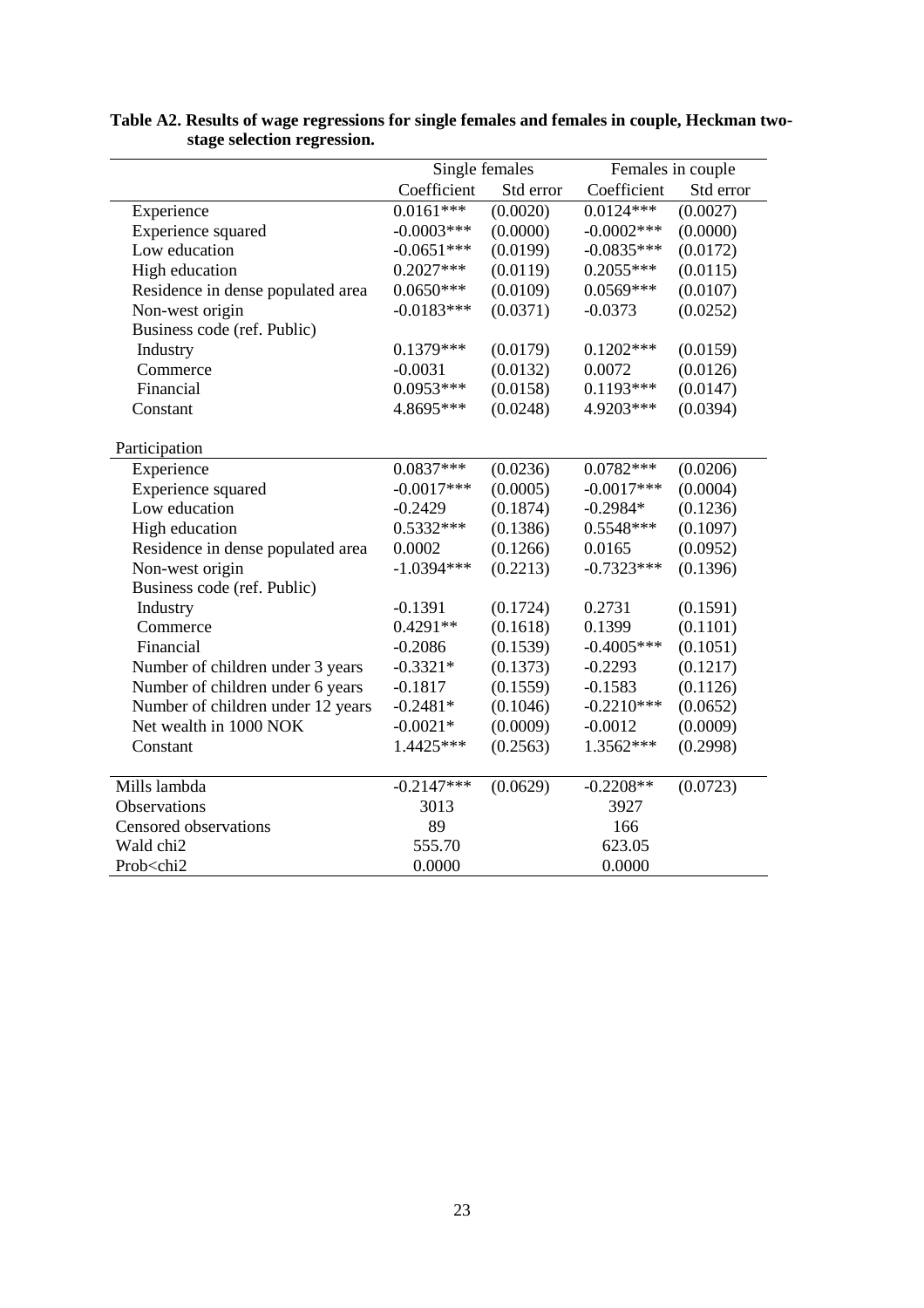|                                                                    |                | Single females   |           | Single males          |          |
|--------------------------------------------------------------------|----------------|------------------|-----------|-----------------------|----------|
|                                                                    |                | Coefficient      | Std Error | Coefficient Std Error |          |
|                                                                    |                |                  |           |                       |          |
| Consumption                                                        |                |                  |           |                       |          |
| Constant (Scale $10^{-4}$ )                                        | $\alpha_0$     | $0.4591***$      | (0.0569)  | 0.9871 ***            | (0.1487) |
| Exponent                                                           | $\alpha_I$     | 0.8489***        | (0.0626)  | $0.6090***$           | (0.0819) |
| Subsistence Level                                                  | C <sub>o</sub> | $60,000\sqrt{N}$ |           | $60,000\sqrt{N}$      |          |
| Leisure                                                            |                |                  |           |                       |          |
| Age                                                                | $\gamma_I$     | $-0.0128$        | (0.0200)  | $-0.0310$             | (0.0447) |
| Age Squared                                                        | $\gamma_2$     | 0.0003           | (0.0002)  | 0.0005                | (0.0005) |
| <b>High Education</b>                                              | $\gamma_3$     | $-0.0899$        | (0.0625)  | $-0.0014$             | (0.1047) |
| Low Education                                                      | $\gamma_4$     | 0.0136           | (0.0865)  | 0.0104                | (0.1257) |
| # Children under 6 years                                           | $\gamma_5$     | $-0.1097*$       | (0.0548)  | $-0.2395*$            | (0.1005) |
| # Children above 6 years                                           | $\gamma_6$     | $-0.0425$        | (0.0440)  | $-0.1465$             | (0.1036) |
| Residence in dense pop area                                        | $\gamma_8$     | $-0.1427*$       | (0.0610)  | 0.0071                | (0.0713) |
| Non-west Origin                                                    | $\gamma_9$     | 0.0697           | (0.1405)  | 0.2313                | (0.2668) |
| Constant                                                           | $\beta_o$      | 1.2579**         | (0.4552)  | 2.2971*               | (1.0347) |
| Exponent                                                           | $\beta_I$      | $-3.1311***$     | (0.3697)  | $-1.9795**$           | (0.6750) |
| Leisure x consumption                                              | $\Delta$       | $-0.0064$        | (0.0138)  | $-0.0189$             | (0.0824) |
| The parameters $\theta_F$ : $\log(\theta^{-1}) = f_{F1} + f_{F2}S$ |                |                  |           |                       |          |
|                                                                    |                |                  |           |                       |          |
| Constant                                                           | $f_{FI}$       | 1.6753           | (0.9231)  | 0.5820                | (3.3885) |
| Years of education                                                 | $f_{F2}$       | $-0.1292$        | (0.0769)  | $-0.0694$             | (0.2769) |
| Opportunity density of offered hours                               |                |                  |           |                       |          |
| Part-time peak                                                     |                | $0.1961**$       | (0.0629)  | $-0.2884**$           | (0.0947) |
| Full-time peak                                                     |                | 1.1590***        | (0.0486)  | 1.4055***             | (0.0441) |
| Observations                                                       |                | 3,036            |           | 3,356                 |          |

# **Table A3. Parameter estimates of the labor supply model, single females and single males**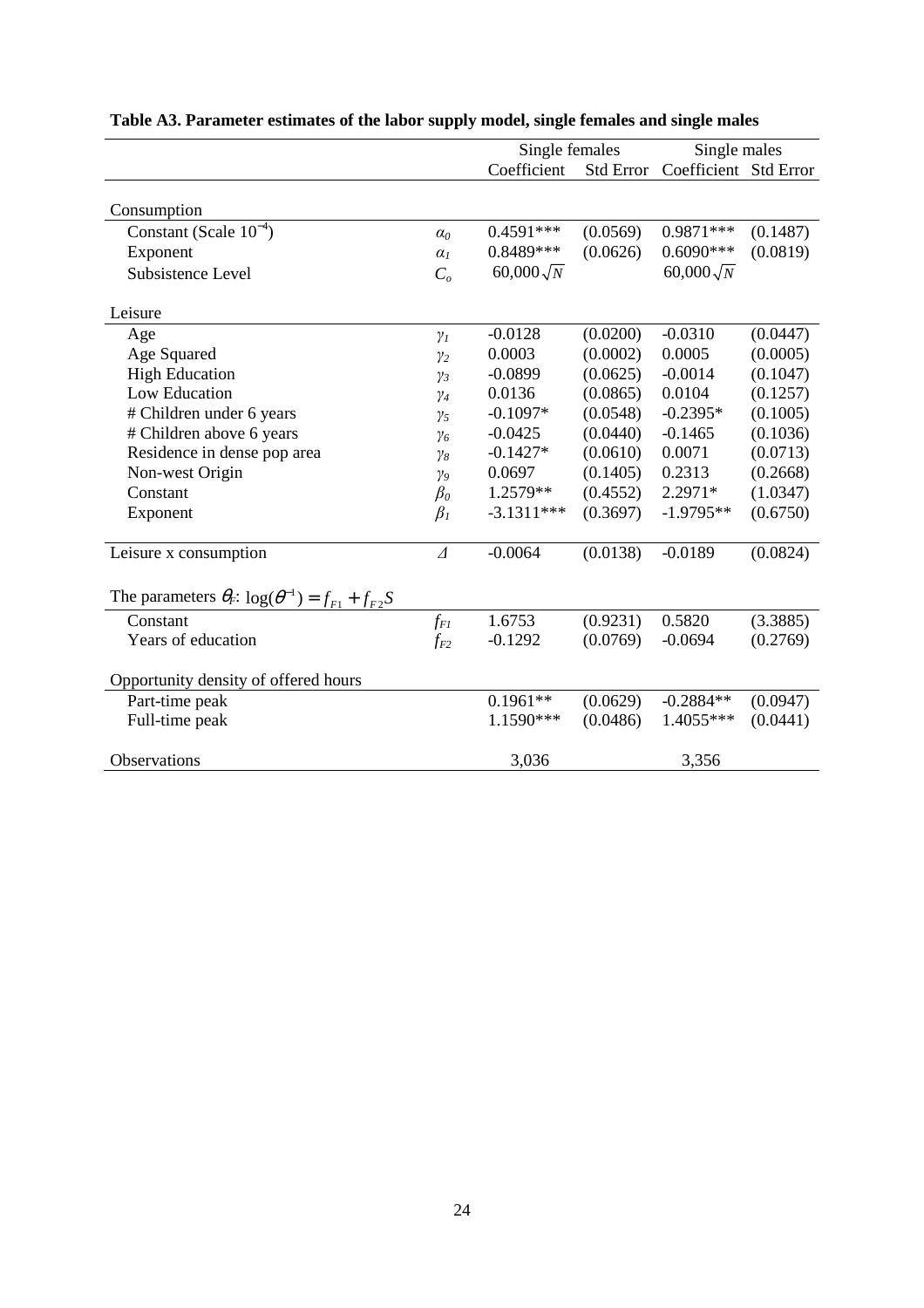|                                                                    |                       | Female in couple |                  | Male in couple        |          |
|--------------------------------------------------------------------|-----------------------|------------------|------------------|-----------------------|----------|
|                                                                    |                       | Coefficient      | <b>Std Error</b> | Coefficient Std Error |          |
|                                                                    |                       |                  |                  |                       |          |
| Consumption                                                        |                       |                  |                  |                       |          |
| Constant (Scale $10^{-4}$ )                                        | $\alpha_0$            | $0.7267***$      | (0.0932)         | 2.3866***             | (0.4197) |
| Exponent                                                           | $\alpha$ <sub>1</sub> | $0.8768***$      | (0.0416)         | $0.6058***$           | (0.0640) |
| Subsistence Level                                                  | C <sub>o</sub>        | $60,000\sqrt{N}$ |                  | $60,000\sqrt{N}$      |          |
| Leisure                                                            |                       |                  |                  |                       |          |
| Age                                                                | $\gamma_I$            | $-0.0063$        | (0.0283)         | $-0.1147**$           | (0.0443) |
| Age squared                                                        | $\gamma_2$            | 0.0004           | (0.0003)         | $0.0014**$            | (0.0005) |
| High education                                                     | $\gamma_3$            | $-0.2486***$     | (0.0543)         | $0.3163**$            | (0.1006) |
| Low education                                                      | $\gamma_4$            | 0.0466           | (0.0964)         | $-0.3404**$           | (0.1207) |
| # Children under 6 years                                           | $\gamma_5$            | 0.0253           | (0.0517)         | $-0.2444**$           | (0.0802) |
| # Children above 6 years                                           | $\gamma_6$            | $-0.0120$        | (0.0329)         | $-0.2931***$          | (0.0703) |
| Residence in dense pop                                             | $\gamma$              | $-0.2607***$     | (0.0610)         | 0.0516                | (0.0776) |
| Non-west origin                                                    | $\gamma_8$            | 0.1316           | (0.1184)         | 0.1858                | (0.1787) |
| Constant                                                           | $\beta_o$             | 1.4376*          | (0.6439)         | 5.9957***             | (1.2984) |
| Exponent                                                           | $\beta_I$             | $-2.7010***$     | (0.1771)         | $-1.9748***$          | (0.1850) |
| Leisure x consumption                                              | $\varDelta$           | 0.0000           | (0.0023)         | $-0.0980*$            | (0.0403) |
| The parameters $\theta_F$ : $\log(\theta^{-1}) = f_{F1} + f_{F2}S$ |                       |                  |                  |                       |          |
| Constant                                                           | $f_{FI}$              | 2.3445***        | (0.5427)         | $-3.6852$             | (4.4697) |
| Years of education                                                 | $f_{F2}$              | $-0.1529**$      | (0.0471)         | 0.2181                | (0.3156) |
| Opportunity density of offered hours                               |                       |                  |                  |                       |          |
| Part-time peak                                                     |                       | $0.2828***$      | (0.0482)         | $-0.1491$             | (0.0909) |
| Full-time peak                                                     |                       | 0.9917***        | (0.0450)         | 1.3829***             | (0.0412) |
| Number of Observations                                             |                       | 3,982            |                  | 3,832                 |          |

### **Table A4. Parameter estimates of the labor supply, females and males in couples**

In order to further evaluate the estimation results the figures below display the actual frequencies of working hours and the corresponding probability distribution, based on model simulations, for single females, single males, female and male in couple respectively. The simulated probabilities are derived by calculating the average probability for each hour choice, based on the individual probabilities.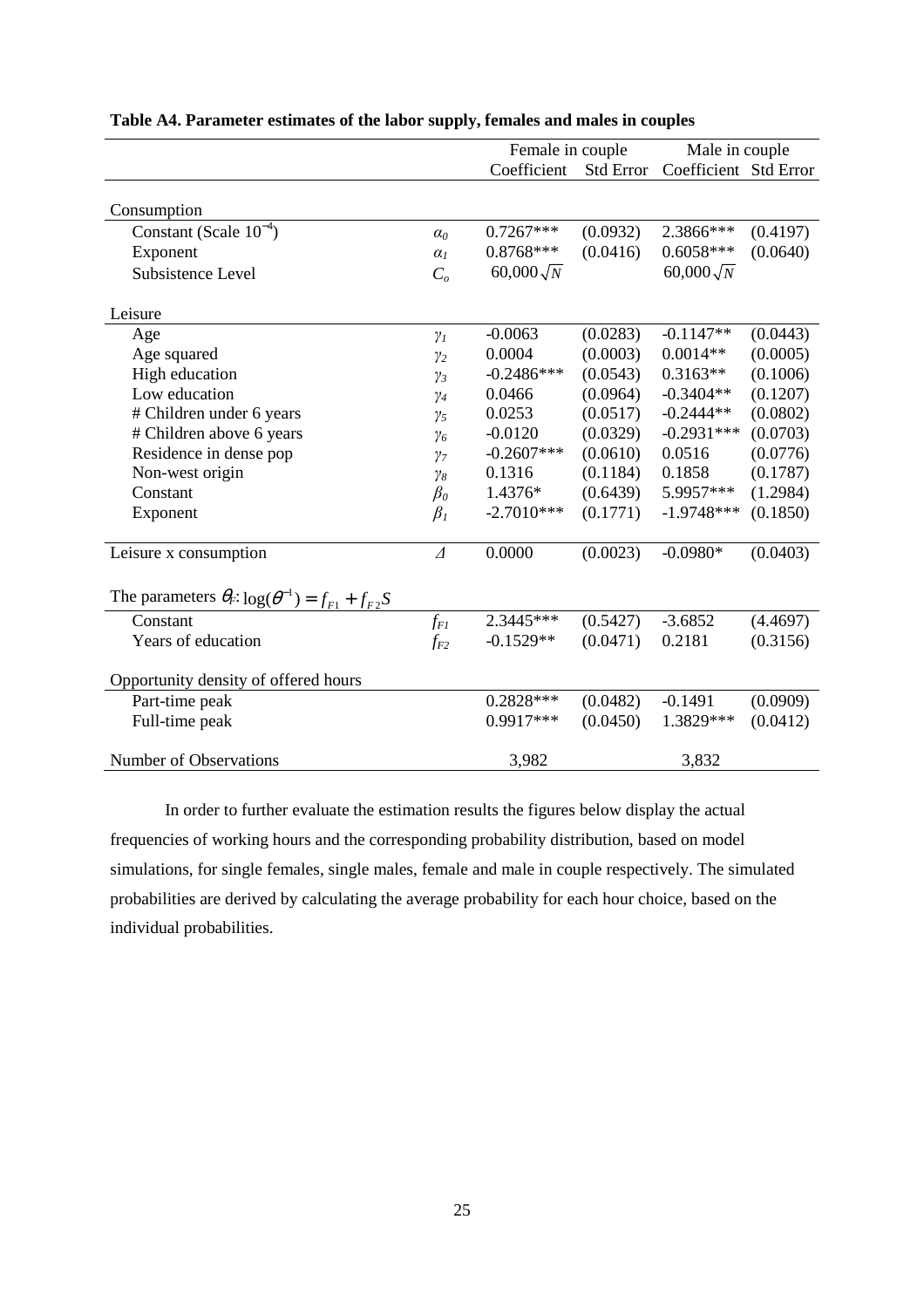

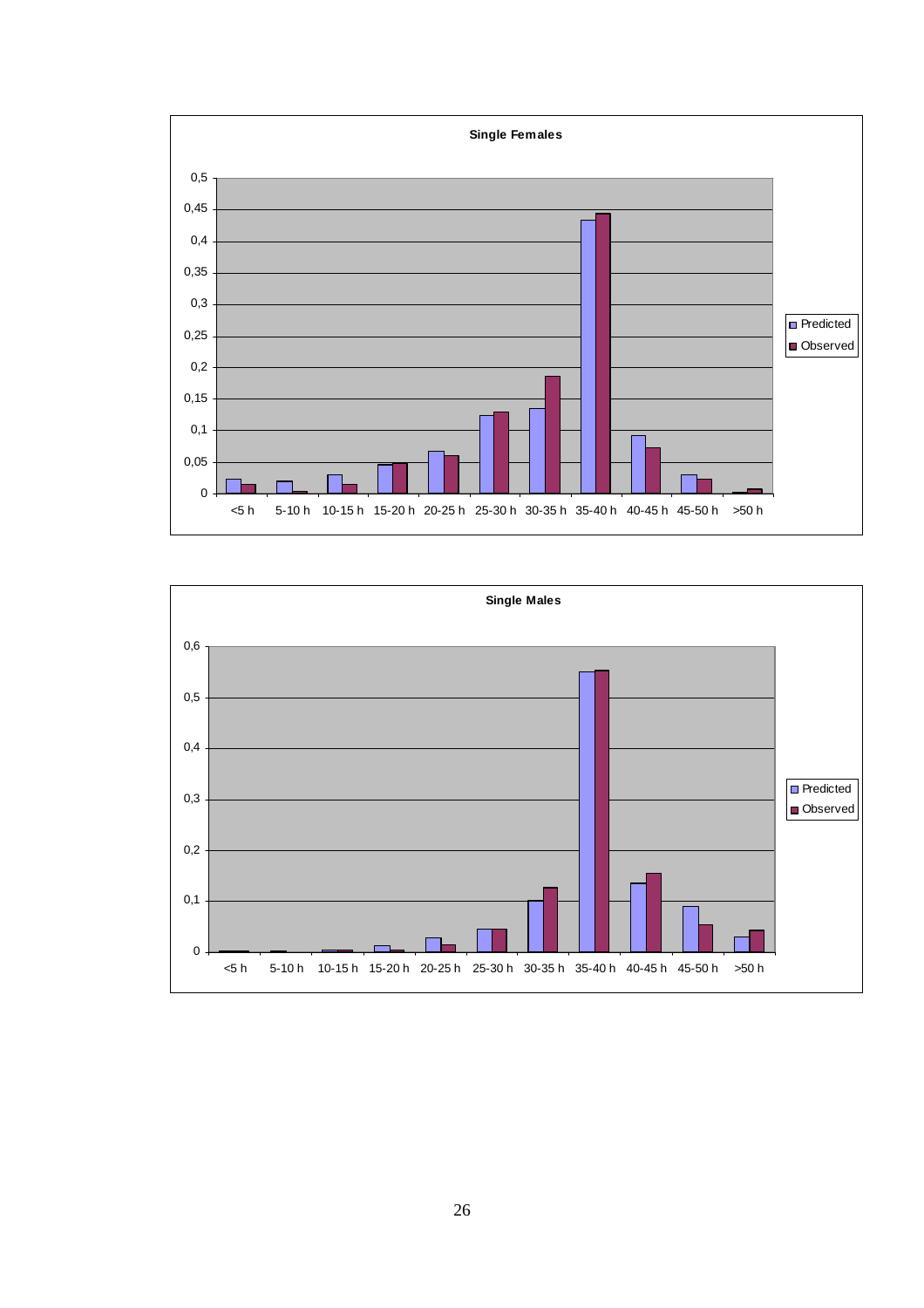

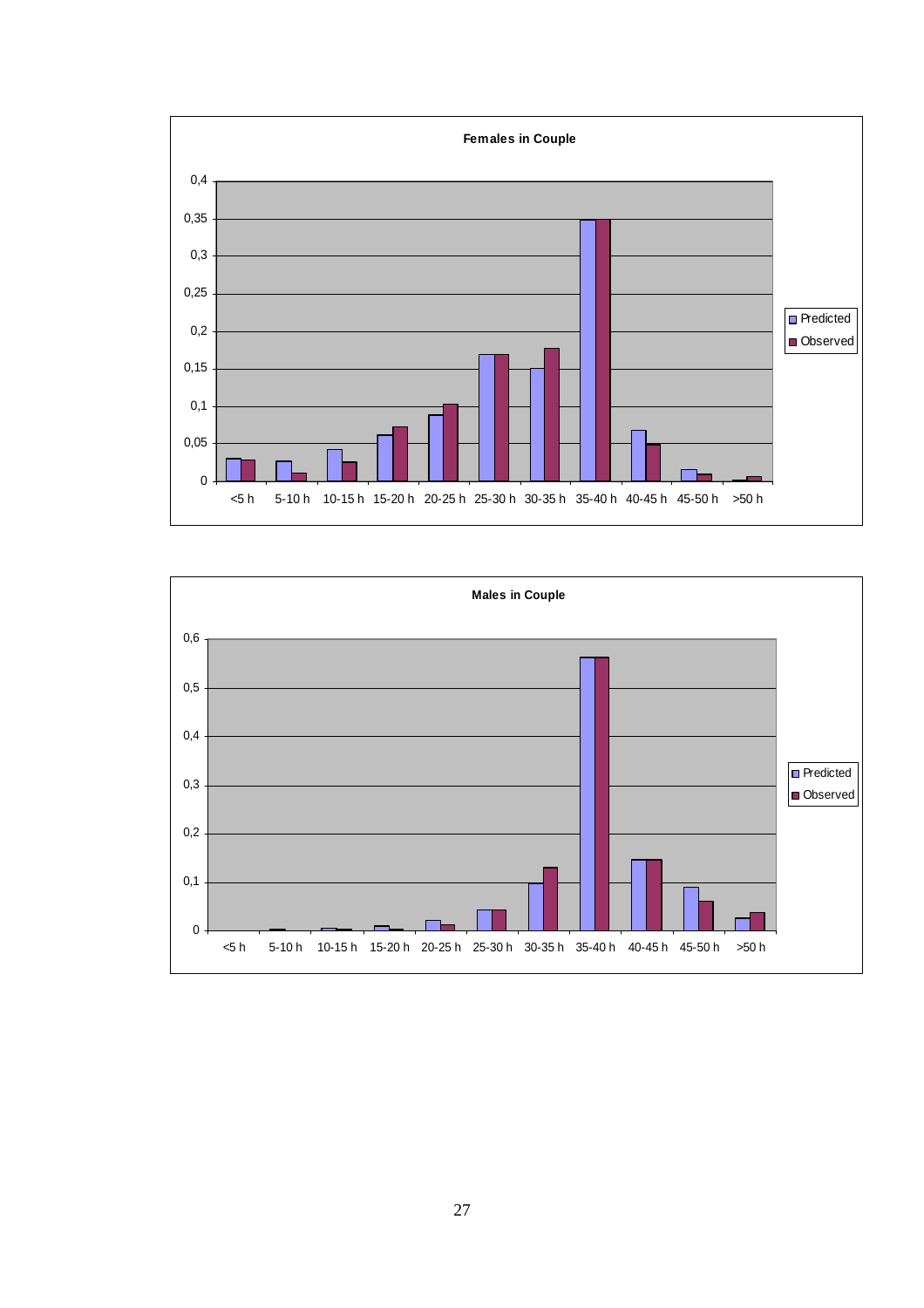# **Appendix B. Estimation of the elasticity of taxable income**

## **A general specification**

As discussed in Section 2, the standard framework for estimation of the elasticity of taxable income is to employ panel data information, typically estimating a model in differences for a 3-year span. In our case we utilize data over the time period 2000–2008. The individual specific effect is eliminated by first differencing. Other time invariant explanatory variables are added in as explanations to income growth.<sup>18</sup> Thus, letting  $\Delta$  symbolize the differences we have that the difference in (log) taxable income is explained by differences in marginal tax rates,  $1 - \tau$ , differences in virtual and non-labor income (included spouse income),  $R_i$ , and a set of socio-demographic variables,  $X_i$ :

(B.1) 
$$
\log \left( \frac{q_{ii}}{q_{ii-1}} \right) = \kappa + \lambda_1 \log \left( \frac{1 - \tau_{ii}}{1 - \tau_{ii-1}} \right) + \lambda_2 \log \left( \frac{R_{ii}}{R_{ii-1}} \right) + X_i \omega + \xi_i
$$

$$
= \kappa + \lambda_1 \Delta \log \left( 1 - \tau_i \right) + \lambda_2 \Delta \log R_i + X_i \omega + \xi_i.
$$

The key parameter is  $\lambda_1$ , which measures the uncompensated elasticity of taxable income. In the following we will present result for estimations of Equation (B.1), using panel data derived from administrative registers, with Income Statistics for Persons and Families as main source (Statistics Norway, 2006a). The income register contain information for the entire population in Norway (about 4.6 million in 2004). We will, however, restrict the sample to wage earners, defined as having wage income as their main source of income. We exclude individuals with positive income from selfemployment or pensions. In addition, we restrict the sample to individuals with taxable labor income above percentile 33 (about 250 000 NOK in 2004) in the base year in our main analysis. As in the structural model we restrict the sample to individuals aged 25-62. We are left with about 5 million 3 year differences.

As the tax variables are endogenous, the main empirical strategy employs instrumental variable techniques (IV), and let the time span cover a tax reform to obtain exogenous variations in tax rates. Aarbu and Thoresen (2001) used the 1992 reform, here the 2006 reform is exploited. In order to let the exogenous variation determine the tax change, the standard procedure is to let the tax change be calculated on basis of first period income; see Auten and Carroll (1999), Moffitt and Wilhelm (2000), Gruber and Saez  $(2002)$ , <sup>19</sup> and use an IV procedure to establish a predicted net-of-tax rate. In terms of two-stage least squares, in the first stage predicted net-of-tax rate changes are calculated by regressing

l

 $18$  Assuming that their relations to income change over time.

<sup>&</sup>lt;sup>19</sup> Also similar to one of the two identification strategies used in Aarbu and Thoresen (2001).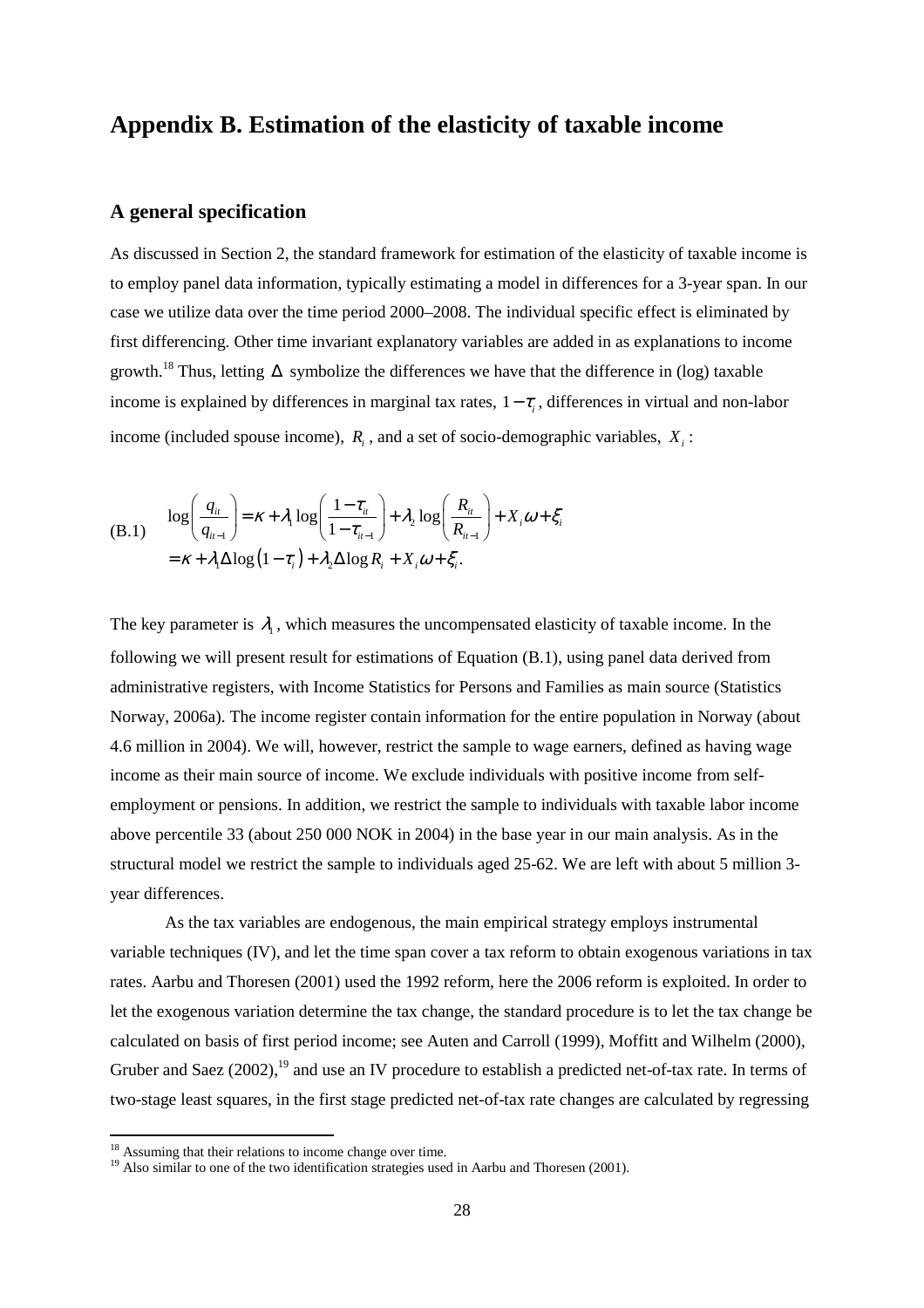the actual change, calculations of net-of-tax rates based on incomes in periods *t* and *t*-1,

 $\left[1-\tau_{i_t}\left(q_{i_t}\right)\right]/\left[1-\tau_{i_{t-1}}\left(q_{i_{t-1}}\right)\right]$ , against the net-of-tax rate change instrument (the excluded variable) and all other explanatory variables, where the instrument is based on *t*-1 income inflated to the *t* level by using the actual wage growth over the period. The change in virtual and non-labor income, *R*, is instrumented by using the same exogenous tax rate change and by inflating non-labor income in the base year.

#### **Definition of the dependent variable**

In our study, the dependent variable is the growth in labor income which is the tax base for labor taxation, but not due to any deductions or exemptions. The elasticity we obtain can therefore be denoted as the elasticity of earned income. The effect from changes in the capital taxation is accounted for through including an income shifting control constructed by the exogenous change in marginal tax on capital interacted with the individual's capital income in the base year. Since we are restricting the set to wage earners, defined by that the main income comes from wage income, we simplify by assuming that other sources of income can be treated as exogenous.

### **The tax variables and other regressors**

The tax reform which is used to generate exogenous variation in tax changes in the present analysis is described in Figure 1. We see that the reform changed maximum marginal tax rates from 55.3 percent in 2004 to 47.8 percent in 2007. We let these schedules decide marginal tax rates for actual taxation in 2004 and 2007:  $\tau_{2004}(q_{2004})$  and  $\tau_{2007}(q_{2007})$ , and the "synthetic tax rate":  $\hat{\tau}_{2007}((1+g)q_{2004})$ , where *g* is an income growth factor. We will, however, use a slightly broader definition of marginal tax rates than what is presented in Figure 1, simulated by increasing the individuals' income by 5 percent and calculating the average tax rate on the added income. For identification reasons (see Section 2.2) it is preferable to have variation in tax rates which is not only directly dependent on base year taxable income. In that respect it is advantageous to have two different tax classes, separate or joint taxation of the couple, with different variation in tax rates. Moreover, it is advantageous that there is a separate net-of-tax rate schedule for people living in the northernmost areas of Norway (half of the county Troms and the county Finnmark).

### **The mean reversion control**

The mean reversion problem has received extensive attention in the ETI-literature. In the ETI context the mean reversion problem refers to the way the instrumented tax variables are constructed: as first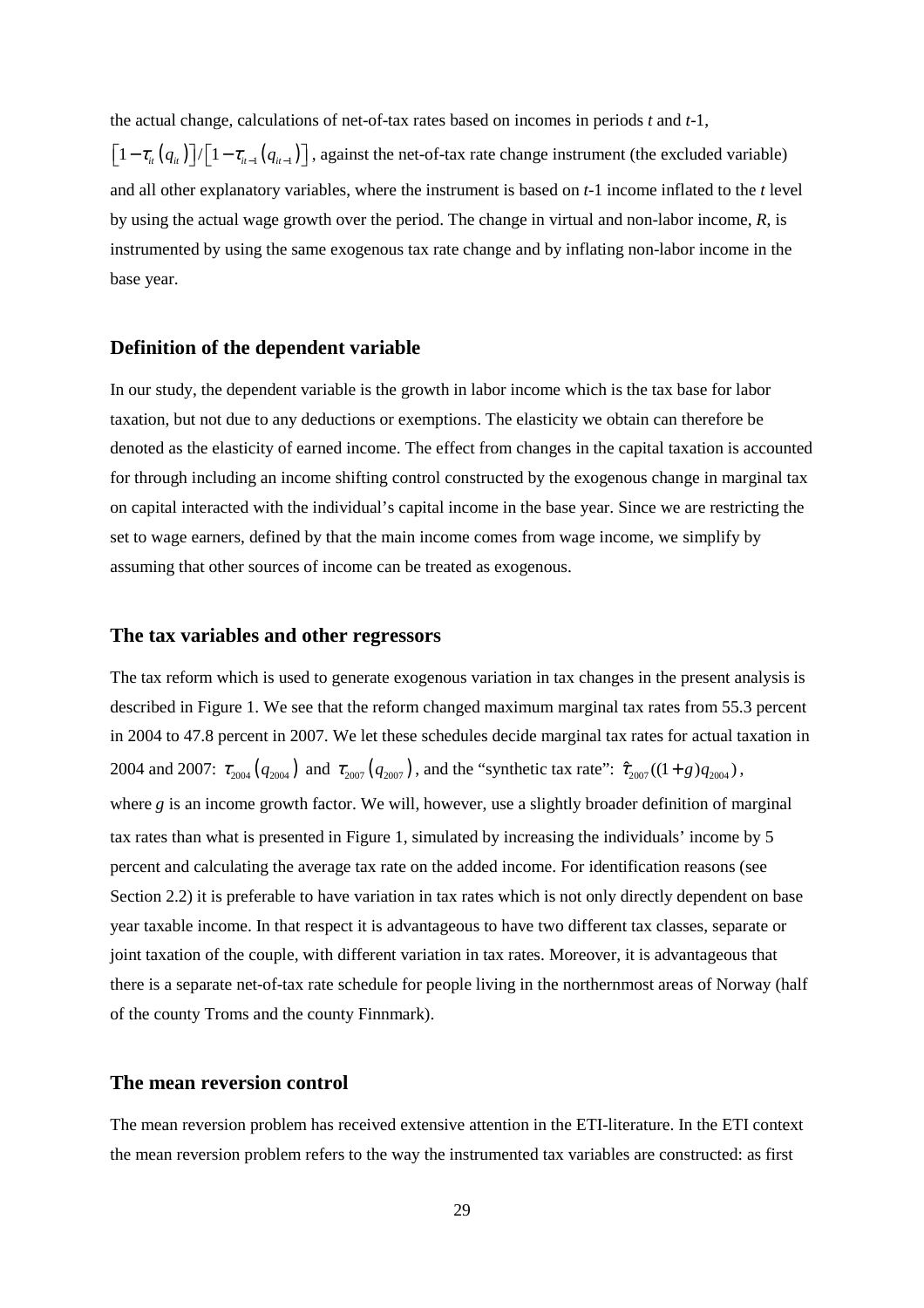period income is used to define tax change instruments and tax reforms that are used to obtain tax change variation often imply either systematic reductions or increases in tax rates (predominantly focusing on changes in top marginal tax rates), the fact that individuals are temporary away from their permanent income path bring in systematic biases in estimates. For instance in terms of the Norwegian 2006 tax reform, some individuals with high income in period *t* and therefore (mistakenly) placed in the treatment group with large reductions in marginal tax rates, will return to their normal income level in period *t*+1, and an income reduction will be recorded. Correspondingly, people with temporarily low income (non-treated) will be seen as increasing their income from *t*-1 to *t*, despite unaltered marginal tax rates. Thus, elasticity estimates will be negatively biased if not preventive measures are introduced.

 To alleviate the mean reversion bias, Auten and Carroll (1999) suggest adding (log of) year *t*-1 income as a control variable. As shown by many analyses, Aarbu and Thoresen (2001) included, this control has a large influence on tax elasticity estimates. Gruber and Saez (2002) suggest an extension to the first period income control technique by also adding 10 splines defined in terms of first period income. We will also include centered polynomials of the base year income in some specifications which has been proposed as an alternative to splines. The main problem by employing rich controls for mean reversion based on first period information is that identification of the effect of the net-of-tax rate may become blurred, as the mean reversion control and the tax change instrument depend on the same variable (period  $t-1$  income); see for instance Saez, Slemrod and Giertz (2010).<sup>20</sup> As already denoted, our empirical study benefits from other sources for variation than income alone (geography and different tax-classes), but we also include periods without tax reform in the data, in order to distinguish between mean reversion effects and tax responses.

### **Accounting for distributional trends**

The spline function in the log of first period income is not only a control for (differentiated) mean reversion effects along the income scale, it may also be seen as accounting for evolutions of income distributions. For example a trend towards increasing inequality may give spurious correlation between lowered tax rates for high income individuals and their growth rates. For example the large elasticities measured by the tax reforms in the 80s in the US, was most likely influenced by the lack of control for the increasing inequality, which happened for other reasons over the same period.

 Controlling for trends in income distributions is expected to be less important in the case of Norway, as we mainly focus on effects on earned income. Capital income has been the main contributor to the increased income inequality after the 1992 reform, see for instance Lambert and Thoresen (2009).

 $\overline{a}$ 

 $20$  A collinearity problem would emerge, leading into less robust estimates.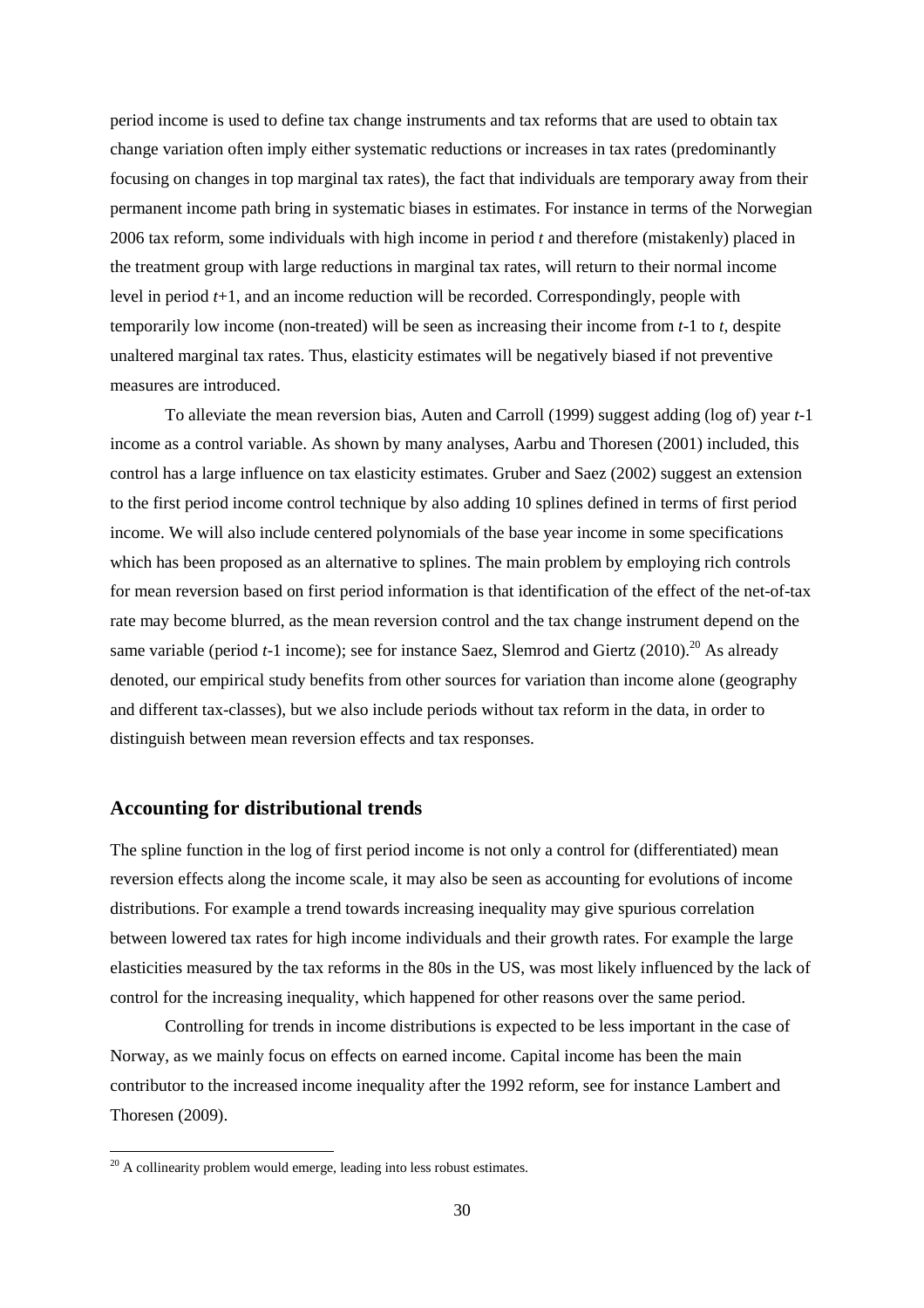The danger of income distribution evolvements biasing the elasticity estimates is also reduced by controlling for a large number of other individual characteristics. We have had access to a number of socio-demographic characteristics, such as age, years of education, type of education, marital status, number of children, geographical location and area of origin. Hypotheses of how these characteristics affect income growth can be made: for instance, we expect the presence of young children to limit income growth and education length to have a positive effect.

## **Estimation results**

 $\overline{a}$ 

Table B.1 provide the full regression output of our main results. In the first set of regressions, (1) and (2), we have included log in base year income, in the second, (3) and (4), a 10-piece spline, and in the third, (5) and (6), a centered third degree polynomial of the base year income as mean reversion control. We present the result both with and without control for virtual income.

We find the specifications (3)–(6) most convincing, as we believe it is not sufficient to include a linear control for the mean reversion.<sup>21</sup> We see that the results are less influenced by using either splines or polynomials as control variables.

 $21$  When including only a linear control for mean reversion, the estimated elasticity becomes very dependent on sample restrictions.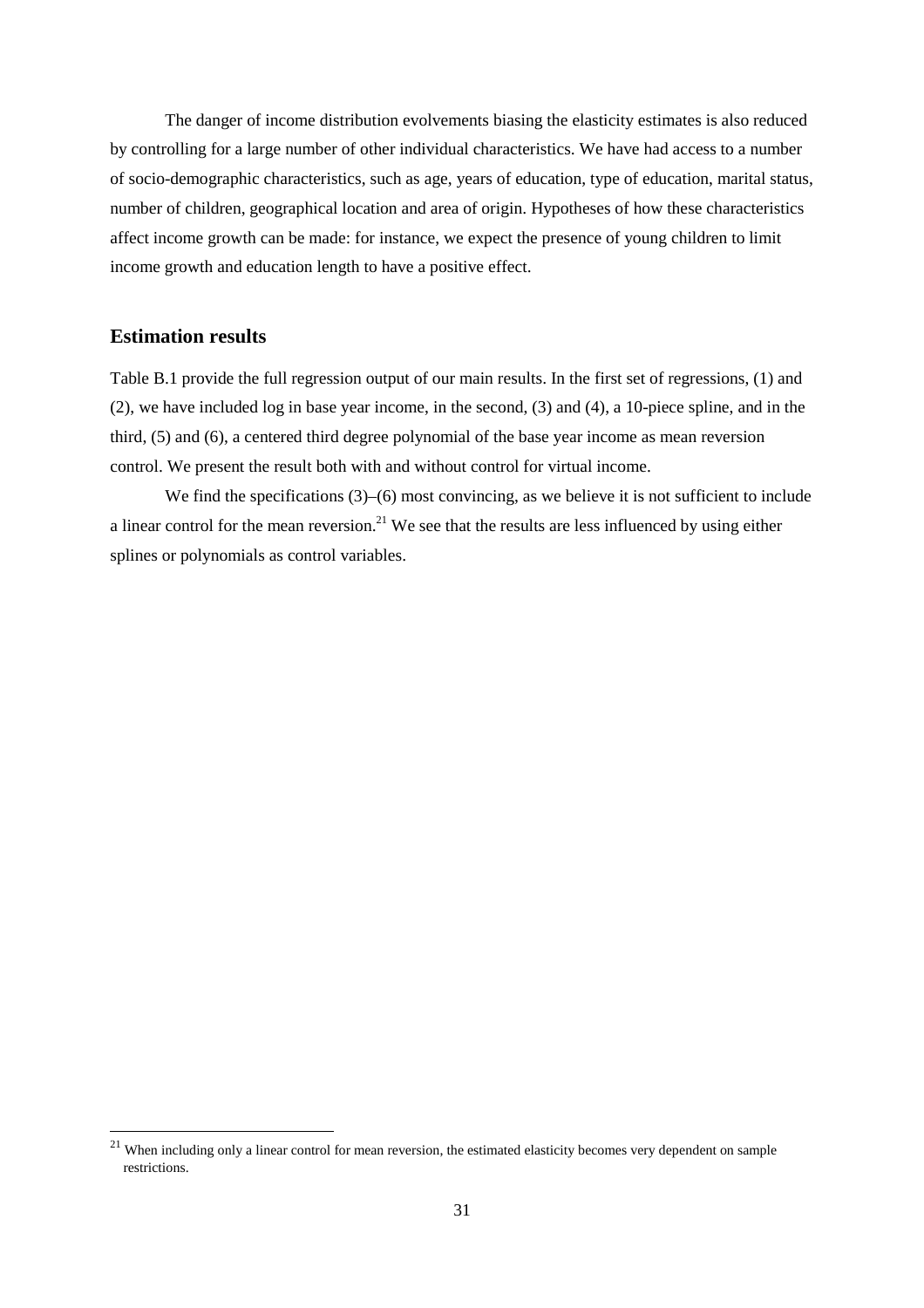| Dependent variable:         | Mean Reversion Control |               |               |                         |                  |                        |
|-----------------------------|------------------------|---------------|---------------|-------------------------|------------------|------------------------|
|                             |                        |               |               | 10 Splines of base year |                  | 3 degree polynomial of |
|                             | Log base year income   |               | income        |                         | base year income |                        |
|                             | (1)                    | (2)           | (3)           | (4)                     | (5)              | (6)                    |
| Net-of-tax elasticity       | $0.0312***$            | $0.0154***$   | $0.0562***$   | $0.0370***$             | $0.0531***$      | $0.0356***$            |
|                             | (0.0021)               | (0.0030)      | (0.0023)      | (0.0032)                | (0.0023)         | (0.0031)               |
| Non-labor income            |                        |               |               |                         |                  |                        |
| elasticity                  |                        | $-0.0094***$  |               | $-0.0091***$            |                  | $-0.0105***$           |
|                             |                        | (0.0012)      |               | (0.0012)                |                  | (0.0012)               |
| Income shifting control     | $0.0112***$            | $0.0107***$   | $0.0111***$   | $0.0106***$             | $0.0111***$      | $0.0105***$            |
|                             | (0.0002)               | (0.0002)      | (0.0002)      | (0.0002)                | (0.0002)         | (0.0002)               |
| Male                        | $0.0412***$            | $0.0333***$   | $0.0418***$   | $0.0338***$             | $0.0416***$      | $0.0337***$            |
|                             | (0.0003)               | (0.0003)      | (0.0003)      | (0.0003)                | (0.0003)         | (0.0003)               |
| Wealth                      | $-0.0003***$           | $-0.0002$ *** | $-0.0003***$  | $-0.0002$ ***           | $-0.0003***$     | $-0.0002***$           |
|                             | (0.0000)               | (0.0000)      | (0.0000)      | (0.0000)                | (0.0000)         | (0.0000)               |
| Age                         | $0.0015***$            | $0.0010***$   | $0.0015***$   | $0.0010***$             | $0.0015***$      | $0.0010***$            |
|                             | (0.0001)               | (0.0001)      | (0.0001)      | (0.0001)                | (0.0001)         | (0.0001)               |
| Age squared                 | $-0.0000$ ***          | $-0.0000$ *** | $-0.0000$ *** | $-0.0000$ ***           | $-0.0000$ ***    | $-0.0000$ ***          |
|                             | (0.0000)               | (0.0000)      | (0.0000)      | (0.0000)                | (0.0000)         | (0.0000)               |
| Married                     | $0.0114***$            | $0.0097***$   | $0.0113***$   | $0.0095***$             | $0.0112***$      | $0.0096***$            |
|                             | (0.0002)               | (0.0003)      | (0.0002)      | (0.0003)                | (0.0002)         | (0.0003)               |
| Newborn                     | $-0.0592***$           | $-0.0500***$  | $-0.0596***$  | $-0.0503***$            | $-0.0595***$     | $-0.0502***$           |
|                             | (0.0004)               | (0.0004)      | (0.0004)      | (0.0004)                | (0.0004)         | (0.0004)               |
| No. children under 6        | $0.0202***$            | $0.0181***$   | $0.0202***$   | $0.0181***$             | $0.0202***$      | $0.0182***$            |
|                             | (0.0003)               | (0.0003)      | (0.0003)      | (0.0003)                | (0.0003)         | (0.0003)               |
| No. children above 6        | $0.0081***$            | $0.0085***$   | $0.0082***$   | $0.0086***$             | $0.0081***$      | $0.0086***$            |
|                             | (0.0001)               | (0.0001)      | (0.0001)      | (0.0001)                | (0.0001)         | (0.0001)               |
| Non-west origin             | $-0.0431***$           | $-0.0420***$  | $-0.0432***$  | $-0.0421***$            | $-0.0432***$     | $-0.0421***$           |
|                             | (0.0007)               | (0.0007)      | (0.0007)      | (0.0007)                | (0.0007)         | (0.0007)               |
| Residence in Oslo           | $0.0024***$            | $0.0012***$   | $0.0023***$   | $0.0012***$             | $0.0024***$      | $0.0013***$            |
|                             | (0.0002)               | (0.0002)      | (0.0002)      | (0.0002)                | (0.0002)         | (0.0002)               |
| Dense populated area        | 0.0096***              | $0.0093***$   | $0.0096***$   | $0.0093***$             | $0.0096***$      | $0.0093***$            |
|                             | (0.0003)               | (0.0003)      | (0.0003)      | (0.0003)                | (0.0003)         | (0.0003)               |
| Years of education          | $0.0133***$            | $0.0127***$   | $0.0133***$   | $0.0126***$             | $0.0133***$      | $0.0126***$            |
|                             | (0.0001)               | (0.0001)      | (0.0001)      | (0.0001)                | (0.0001)         | (0.0001)               |
| Occupation dummies          | Yes                    | Yes           | Yes           | Yes                     | Yes              | Yes                    |
|                             |                        |               |               |                         |                  |                        |
| $log(income_{it}/median_t)$ | $-0.1124***$           | $-0.1055***$  |               |                         |                  |                        |
|                             | (0.0004)               | (0.0004)      |               |                         |                  |                        |
| 10 linear Splines           |                        |               | Yes           | Yes                     |                  |                        |
|                             |                        |               |               |                         |                  |                        |
| 3 polynomial                |                        |               |               |                         | Yes              | Yes                    |
|                             |                        |               |               |                         |                  |                        |
| Year dummies                | Yes                    | Yes           | Yes           | Yes                     | Yes              | Yes                    |
| Constant                    | $-0.0192***$           | 0.0055        | $-0.0174***$  | 0.0069                  | $-0.0182***$     | $0.0074*$              |
|                             | (0.0029)               | (0.0031)      | (0.0034)      | (0.0036)                | (0.0029)         | (0.0031)               |
| Number of observations      | 4,933,291              | 4,331,276     | 4,933,291     | 4,331,276               | 4,933,291        | 4,331,276              |

## **Table B1. Estimation results: wage income growth as the dependent variable**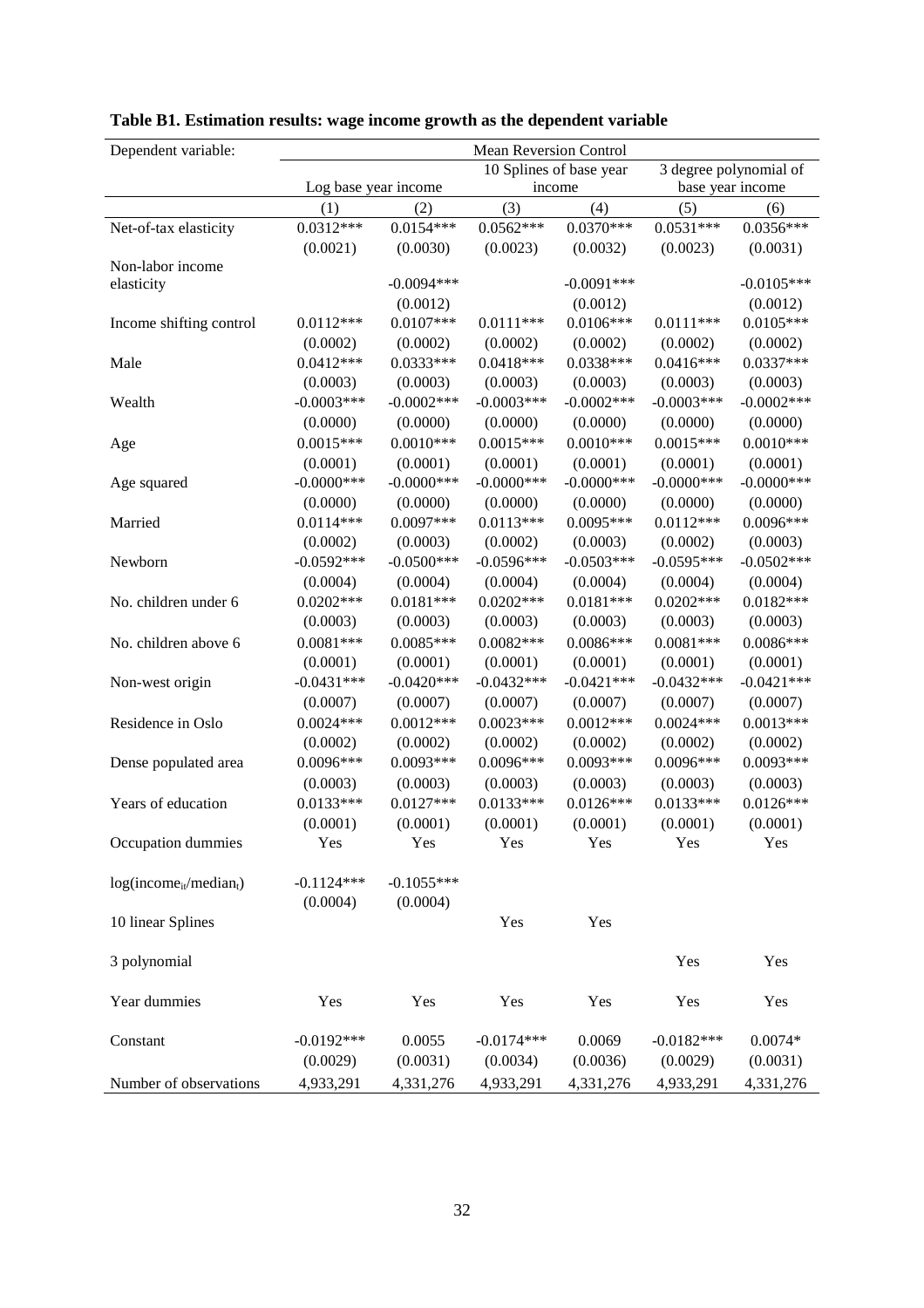Table B.2 provide the full regression output when categorizing the sample with respect to gender and civil status. In all regressions we have included a centered third degree polynomial of the base year income as mean reversion control. Results show less variation with respect to these categorizations.

|                            | Female, single | Male, single | Female, couple | Male, couple |
|----------------------------|----------------|--------------|----------------|--------------|
| Net-of-tax rate elasticity | $0.0340***$    | $0.0298***$  | $0.0410***$    | $0.0448***$  |
|                            | (0.0061)       | (0.0059)     | (0.0049)       | (0.0031)     |
| Income shifting control    | $0.0112***$    | $0.0120***$  | $0.0089***$    | $0.0112***$  |
|                            | (0.0005)       | (0.0005)     | (0.0004)       | (0.0002)     |
| Wealth                     | $-0.0005***$   | $-0.0001*$   | $-0.0008$ ***  | 0.0000       |
|                            | (0.0001)       | (0.0000)     | (0.0000)       | (0.0000)     |
| Age                        | 0.0002         | $-0.0027***$ | $0.0074***$    | $-0.0014***$ |
|                            | (0.0003)       | (0.0003)     | (0.0003)       | (0.0002)     |
| Age squared                | $-0.0000$      | $0.0000***$  | $-0.0000$ ***  | $-0.0000*$   |
|                            | (0.0000)       | (0.0000)     | (0.0000)       | (0.0000)     |
| Married                    | $0.0178***$    | $0.0067***$  | $0.0136***$    | $0.0124***$  |
|                            | (0.0011)       | (0.0010)     | (0.0005)       | (0.0004)     |
| Newborn                    | $-0.1399***$   | $-0.0073$    | $-0.1430***$   | $-0.0137***$ |
|                            | (0.0026)       | (0.0040)     | (0.0008)       | (0.0005)     |
| No. children under 6       | $0.0383***$    | $-0.0021$    | $0.0371***$    | $0.0063***$  |
|                            | (0.0018)       | (0.0026)     | (0.0006)       | (0.0003)     |
| No. children above 6       | $0.0147***$    | $0.0123***$  | $0.0093***$    | $0.0037***$  |
|                            | (0.0005)       | (0.0008)     | (0.0003)       | (0.0002)     |
| Non-west origin            | $-0.0326***$   | $-0.0573***$ | $-0.0272***$   | $-0.0510***$ |
|                            | (0.0019)       | (0.0020)     | (0.0013)       | (0.0009)     |
| Residence in Oslo          | $0.0076***$    | $-0.0071***$ | $0.0108***$    | $0.0008*$    |
|                            | (0.0006)       | (0.0006)     | (0.0005)       | (0.0003)     |
| Dense populated area       | $0.0120***$    | $0.0058***$  | $0.0120***$    | $0.0087***$  |
|                            | (0.0009)       | (0.0007)     | (0.0006)       | (0.0004)     |
| Years of education         | $0.0139***$    | $0.0159***$  | $0.0156***$    | $0.0120***$  |
|                            | (0.0002)       | (0.0001)     | (0.0001)       | (0.0001)     |
| Occupation dummies         | Yes            | Yes          | Yes            | Yes          |
| 3 polynomial               | Yes            | Yes          | Yes            | Yes          |
| Year dummies               | Yes            | Yes          | Yes            | Yes          |
| Constant                   | $-0.0154*$     | $0.0672***$  | $-0.2057***$   | $0.1363***$  |
|                            | (0.0075)       | (0.0071)     | (0.0063)       | (0.0042)     |
| Number of observations     | 576,232        | 959,151      | 1,109,651      | 2,287,960    |

**Table B2. Estimation results: wage income growth as the dependent variable by couple and gender** 

Note: 3 degree polynomial of base year income is used as mean reversion control

### **Robustness checks**

Here we present robustness test for the sample cut-off value and for alternative time spans, since the choice of including individuals above percentile 33 and the choice of 3 year panels both are rather ad